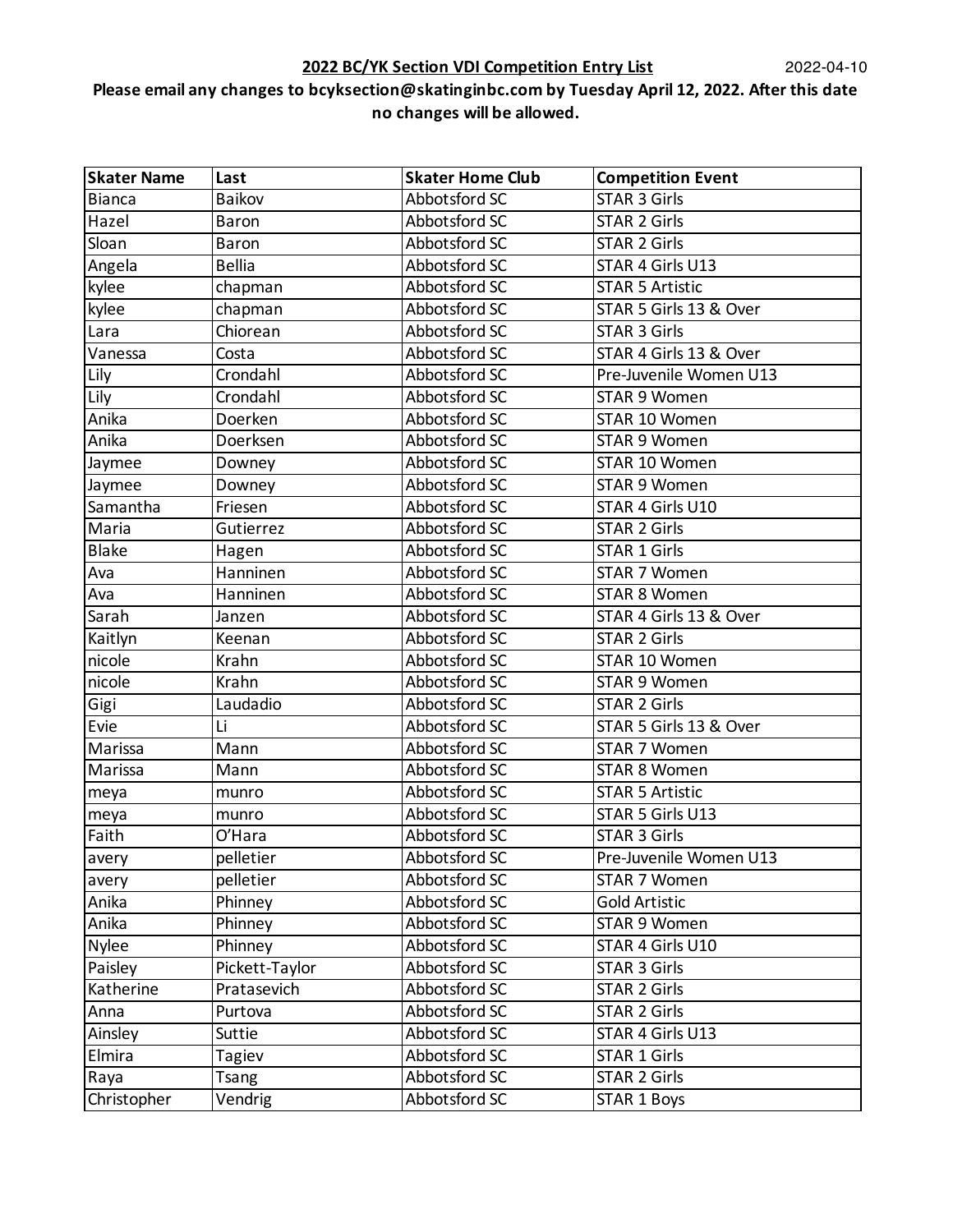### **2022 BC/YK Section VDI Competition Entry List**

| <b>Skater Name</b> | Last            | <b>Skater Home Club</b> | <b>Competition Event</b>       |
|--------------------|-----------------|-------------------------|--------------------------------|
| Alika              | Verma           | Abbotsford SC           | STAR 4 Girls U13               |
| Veselina           | Volik           | Abbotsford SC           | STAR 9 Women                   |
| Olivia             | Wagner          | Abbotsford SC           | <b>STAR 2 Girls</b>            |
| Mary               | Wall            | Abbotsford SC           | STAR 4 Girls 13 & Over         |
| McKenna            | Durbin          | <b>Arbutus Club</b>     | <b>STAR 8 Women</b>            |
| McKenna            | Durbin          | <b>Arbutus Club</b>     | STAR 9 Women                   |
| Julia              | Louie           | <b>Arbutus Club</b>     | STAR 4 Girls U13               |
| Renee              | Randall         | <b>Arbutus Club</b>     | <b>STAR 2 Girls</b>            |
| Emmeline           | Solinas         | <b>Arbutus Club</b>     | <b>STAR 4 Girls U13</b>        |
| Jordan             | Au              | <b>Burnaby FSC</b>      | Juvenile Women U15             |
| Caitlin            | Cahill          | <b>Burnaby FSC</b>      | STAR 5 Girls 13 & Over         |
| Carina             | Chan            | <b>Burnaby FSC</b>      | Novice Women U17 Free Program  |
| Carina             | Chan            | <b>Burnaby FSC</b>      | Novice Women U17 Short Program |
| <b>Bethia</b>      | Chau            | <b>Burnaby FSC</b>      | <b>STAR 1 Girls</b>            |
| Miya               | Chen            | <b>Burnaby FSC</b>      | <b>STAR 3 Girls</b>            |
| Molly              | Chen            | <b>Burnaby FSC</b>      | STAR 4 Girls U10               |
| Chloe              | Chong           | <b>Burnaby FSC</b>      | STAR 5 Girls U13               |
| Ellie              | Chong           | <b>Burnaby FSC</b>      | <b>STAR 3 Girls</b>            |
| Tiffany            | Chong           | <b>Burnaby FSC</b>      | <b>STAR 8 Women</b>            |
| Annabelle          | Choy            | <b>Burnaby FSC</b>      | STAR 5 Girls U13               |
| Crystal            | Fan             | <b>Burnaby FSC</b>      | <b>STAR 2 Girls</b>            |
| Abril              | <b>GUERRERO</b> | <b>Burnaby FSC</b>      | STAR 4 Girls 13 & Over         |
| Miranda            | <b>GUERRERO</b> | <b>Burnaby FSC</b>      | STAR 6 Women                   |
| Rusteen            | Hasani          | <b>Burnaby FSC</b>      | <b>STAR 2 Boys</b>             |
| Mei                | Jang            | <b>Burnaby FSC</b>      | STAR 5 Girls U13               |
| Sen                | Jang            | <b>Burnaby FSC</b>      | Juvenile Men U15               |
| Trisha             | Jeong           | <b>Burnaby FSC</b>      | STAR 5 Girls 13 & Over         |
| amy                | jung            | <b>Burnaby FSC</b>      | <b>STAR 3 Girls</b>            |
| emma               | jung            | <b>Burnaby FSC</b>      | <b>STAR 2 Girls</b>            |
| Elena              | Katusa          | <b>Burnaby FSC</b>      | <b>STAR 2 Girls</b>            |
| Araya              | Lagacé          | <b>Burnaby FSC</b>      | STAR 4 Girls U10               |
| Emma               | Lai             | <b>Burnaby FSC</b>      | STAR 4 Girls U13               |
| Abby               | Lao             | <b>Burnaby FSC</b>      | <b>STAR 1 Girls</b>            |
| Kristina           | Lazovskih       | <b>Burnaby FSC</b>      | STAR 4 Girls 13 & Over         |
| Regina             | Liao            | <b>Burnaby FSC</b>      | <b>STAR 2 Girls</b>            |
| Eva                | Liu             | <b>Burnaby FSC</b>      | STAR 6 Women                   |
| Fiona              | Lui-D'Souza     | <b>Burnaby FSC</b>      | <b>STAR 2 Girls</b>            |
| Emma               | Macri           | <b>Burnaby FSC</b>      | <b>STAR 2 Girls</b>            |
| Olivia             | Marchioro       | <b>Burnaby FSC</b>      | <b>STAR 1 Girls</b>            |
| Biancha            | Marcus          | <b>Burnaby FSC</b>      | <b>STAR 1 Girls</b>            |
| Andjela            | Miljkovic       | <b>Burnaby FSC</b>      | STAR 4 Girls U13               |
| Kristina           | Miljkovic       | <b>Burnaby FSC</b>      | <b>STAR 2 Girls</b>            |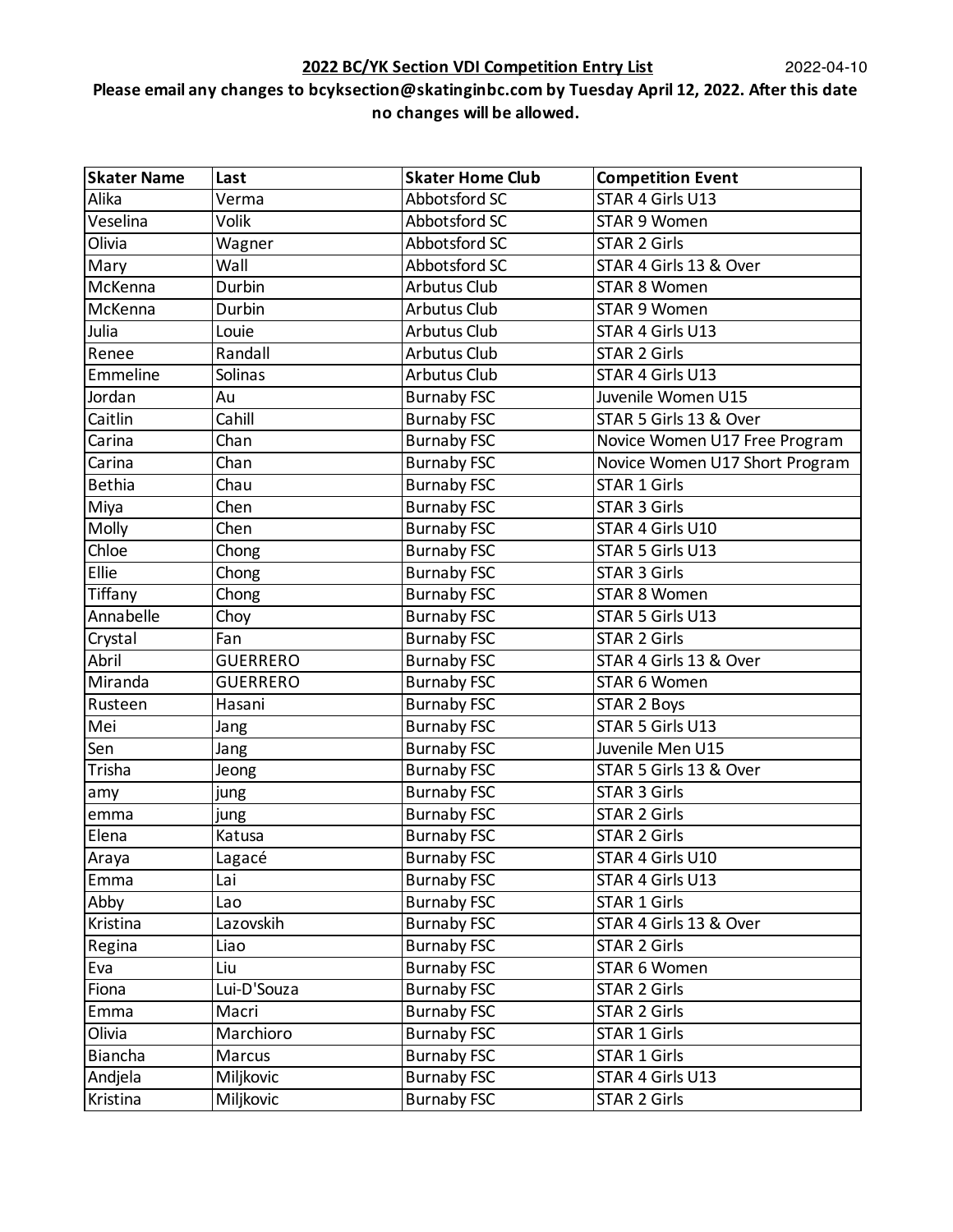| <b>Skater Name</b> | Last              | <b>Skater Home Club</b> | <b>Competition Event</b>       |
|--------------------|-------------------|-------------------------|--------------------------------|
| Nozomi             | Mori-Oftebro      | <b>Burnaby FSC</b>      | <b>STAR 2 Girls</b>            |
| <b>Nilsa</b>       | Nilli             | <b>Burnaby FSC</b>      | STAR 4 Girls 13 & Over         |
| Nina-Rayah         | Puri              | <b>Burnaby FSC</b>      | <b>STAR 3 Girls</b>            |
| Gea                | Rovira Wang       | <b>Burnaby FSC</b>      | <b>STAR 3 Girls</b>            |
| Michaela           | Salvestro         | <b>Burnaby FSC</b>      | Juvenile Women U15             |
| Priscilla          | Santos            | <b>Burnaby FSC</b>      | STAR 1 Girls                   |
| Cara               | Tan               | <b>Burnaby FSC</b>      | STAR 6 Women                   |
| Katarina           | Vukicevic         | <b>Burnaby FSC</b>      | STAR 4 Girls U13               |
| Madeleine          | Quong-Lee         | Campbell River FSC      | <b>STAR 7 Artistic</b>         |
| Violet             | Adamson           | Champs ISC of BC        | Pre-Juvenile Women U11         |
| Kyle               | Andreica          | Champs ISC of BC        | <b>STAR 5 Boys</b>             |
| <b>GINEVRA</b>     | <b>BELLENTANI</b> | Champs ISC of BC        | Novice Women U17 Free Program  |
| <b>GINEVRA</b>     | <b>BELLENTANI</b> | Champs ISC of BC        | Novice Women U17 Short Program |
| Olivia             | <b>Borzillo</b>   | Champs ISC of BC        | STAR 4 Girls U10               |
| Jagoda             | Cala              | Champs ISC of BC        | Senior Women Free Program      |
| Jagoda             | Cala              | Champs ISC of BC        | Senior Women Short Program     |
| <b>Alexis</b>      | Chan              | Champs ISC of BC        | Pre-Juvenile Women U11         |
| Rosetta            | Chan              | Champs ISC of BC        | Pre-Juvenile Women U11         |
| bryan              | chen              | Champs ISC of BC        | Junior Men U19 Free Program    |
| bryan              | chen              | Champs ISC of BC        | Junior Men U19 Short Program   |
| Crystal            | Chen              | Champs ISC of BC        | <b>STAR 3 Girls</b>            |
| Justina            | Chen              | Champs ISC of BC        | Pre-Juvenile Women U11         |
| Kaylee             | Cheng             | Champs ISC of BC        | Pre-Juvenile Women U11         |
| Albert             | Chung             | Champs ISC of BC        | <b>STAR 5 Boys</b>             |
| Alondra            | Colinares         | Champs ISC of BC        | STAR 5 Girls U13               |
| Alison             | Conway            | Champs ISC of BC        | <b>STAR 3 Girls</b>            |
| Erighan            | Dantienn          | Champs ISC of BC        | Pre-Novice Men U16             |
| Julia              | Datsky            | Champs ISC of BC        | Novice Women U17 Free Program  |
| Julia              | Datsky            | Champs ISC of BC        | Novice Women U17 Short Program |
| Audrey             | Dong              | Champs ISC of BC        | <b>STAR 3 Girls</b>            |
| Lina               | Elarbi            | Champs ISC of BC        | STAR 4 Girls U13               |
| Isabella           | Feng              | Champs ISC of BC        | STAR 5 Girls U10               |
| nathan             | feng              | Champs ISC of BC        | Pre-Novice Men U16             |
| Sofia              | Folino            | Champs ISC of BC        | Pre-Novice Women U16           |
| Abigail            | Fu                | Champs ISC of BC        | Juvenile Women U12             |
| Aleksei            | Gaevskii          | Champs ISC of BC        | Juvenile Men U15               |
| Alexander          | Ge                | Champs ISC of BC        | Juvenile Men U15               |
| Angelina YinLin    | Guan              | Champs ISC of BC        | Junior Women U19 Free Program  |
| Angelina YinLin    | Guan              | Champs ISC of BC        | Junior Women U19 Short Program |
| Flora              | Guo               | Champs ISC of BC        | Pre-Juvenile Women U11         |
| Yun-An             | Guo               | Champs ISC of BC        | STAR 5 Girls U13               |
| Alexandria         | Han               | Champs ISC of BC        | STAR 2 Girls                   |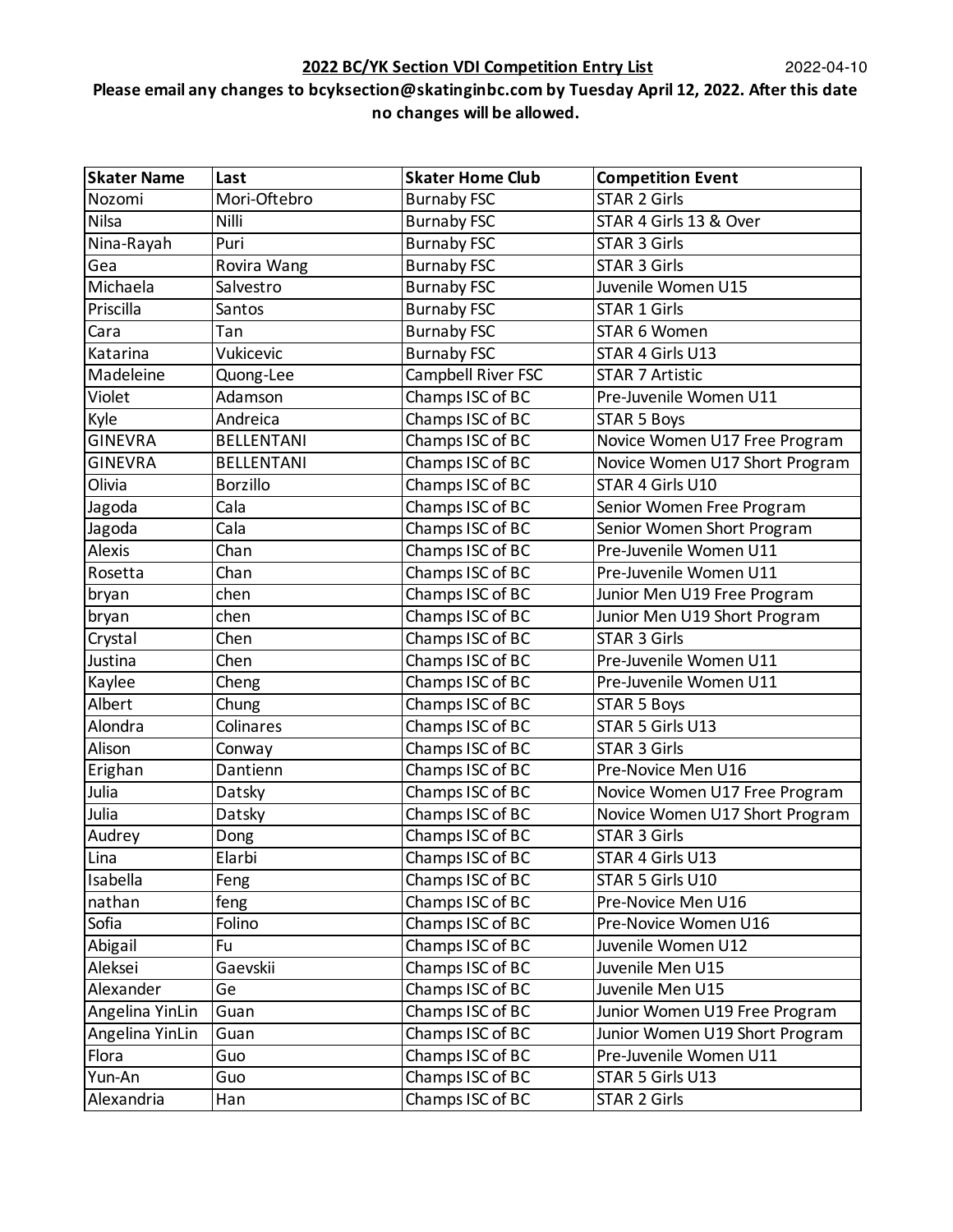| <b>Skater Name</b>              | Last        | <b>Skater Home Club</b> | <b>Competition Event</b>       |
|---------------------------------|-------------|-------------------------|--------------------------------|
| Jacob                           | Jiang       | Champs ISC of BC        | <b>STAR 4 Boys</b>             |
| <b>Nikolas</b>                  | Johnson     | Champs ISC of BC        | <b>STAR 3 Boys</b>             |
| Tasha                           | Lai         | Champs ISC of BC        | Pre-Novice Free Dance          |
| Tasha                           | Lai         | Champs ISC of BC        | Pre-Novice Pattern Dance       |
| <b>LUCAS</b>                    | LAM         | Champs ISC of BC        | <b>STAR 3 Boys</b>             |
| Merkus                          | Lam         | Champs ISC of BC        | Pre-Juvenile Men U13           |
| <b>Blaire</b>                   | Li          | Champs ISC of BC        | Pre-Juvenile Women U11         |
| Jessica                         | Liang       | Champs ISC of BC        | Junior Women U19 Short Program |
| Jessica                         | Liang       | Champs ISC of BC        | Junior Women U19 Free Program  |
| Sabina                          | Lim         | Champs ISC of BC        | Pre-Novice Women U16           |
| Alicia                          | Liu         | Champs ISC of BC        | Pre-Novice Women U16           |
| Eva                             | Liu         | Champs ISC of BC        | Pre-Juvenile Women U11         |
| $\overline{\mathsf{M}}$ ichelle | Liu         | Champs ISC of BC        | Pre-Juvenile Women U11         |
| Nayali                          | Liu         | Champs ISC of BC        | Pre-Novice Women U16           |
| Norah                           | Liu         | Champs ISC of BC        | STAR 5 Girls U13               |
| ZiXiao                          | Liu         | Champs ISC of BC        | <b>STAR 5 Boys</b>             |
| Sanuli                          | Loku        | Champs ISC of BC        | Novice Women U17 Free Program  |
| Sanuli                          | Loku        | Champs ISC of BC        | Novice Women U17 Short Program |
| Chloe                           | Lu          | Champs ISC of BC        | Juvenile Women U15             |
| Daniel                          | Ly          | Champs ISC of BC        | <b>STAR 2 Boys</b>             |
| Kyra                            | Mamuad      | Champs ISC of BC        | <b>STAR 3 Girls</b>            |
| Emily                           | Millard     | Champs ISC of BC        | Senior Women Short Program     |
| Elena                           | Peltier     | Champs ISC of BC        | Pre-Juvenile Women U11         |
| Brookelynn                      | Pollock     | Champs ISC of BC        | Novice Women U17 Free Program  |
| Brookelynn                      | Pollock     | Champs ISC of BC        | Novice Women U17 Short Program |
| Lily                            | Rayner      | Champs ISC of BC        | Pre-Novice Women U16           |
| Alice                           | Razhkova    | Champs ISC of BC        | STAR 5 Girls U13               |
| Hinako                          | Senthivel   | Champs ISC of BC        | Pre-Juvenile Women U13         |
| Sophia                          | Shapovalova | Champs ISC of BC        | Pre-Juvenile Women U11         |
| Devesh                          | Sharma      | Champs ISC of BC        | Juvenile Men U15               |
| Scarlett                        | Shi         | Champs ISC of BC        | <b>STAR 3 Girls</b>            |
| Amber                           | Shu         | Champs ISC of BC        | <b>STAR 3 Girls</b>            |
| Lev                             | Sidorenko   | Champs ISC of BC        | <b>STAR 3 Boys</b>             |
| Camille                         | Tang        | Champs ISC of BC        | Pre-Juvenile Women U11         |
| Amellia                         | To-Ong      | Champs ISC of BC        | <b>STAR 3 Girls</b>            |
| Teodora                         | Tokic       | Champs ISC of BC        | <b>STAR 2 Girls</b>            |
| Emma                            | Tunbridge   | Champs ISC of BC        | <b>STAR 3 Girls</b>            |
| Alex                            | Wang        | Champs ISC of BC        | Novice Men U17 Free Program    |
| Alex                            | Wang        | Champs ISC of BC        | Novice Men U17 Short Program   |
| Alice                           | WANG        | Champs ISC of BC        | Pre-Juvenile Women U11         |
| Ashley                          | Wang        | Champs ISC of BC        | <b>STAR 3 Girls</b>            |
| Emily                           | WANG        | Champs ISC of BC        | Pre-Novice Women U16           |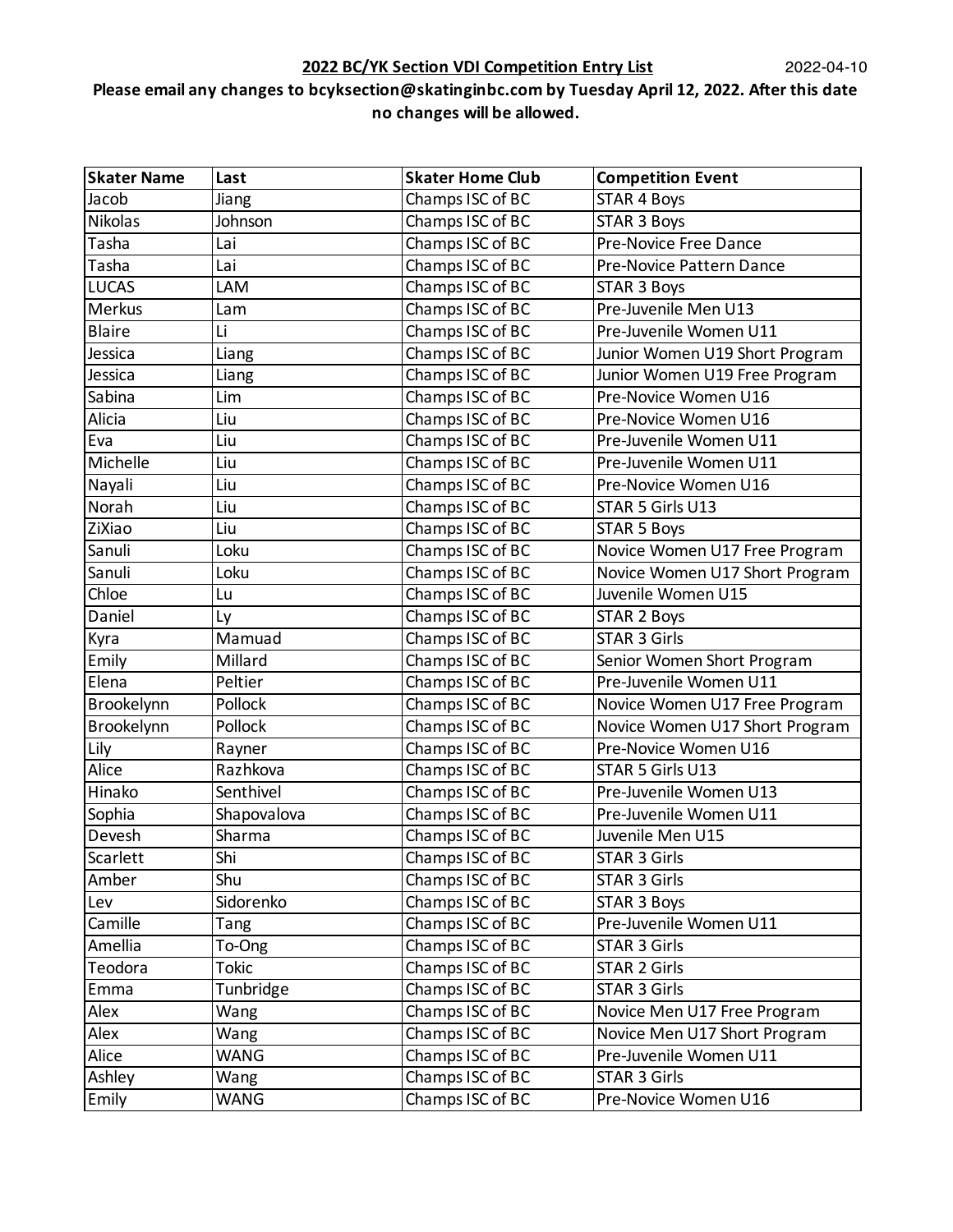| <b>Skater Name</b> | Last             | <b>Skater Home Club</b> | <b>Competition Event</b>   |
|--------------------|------------------|-------------------------|----------------------------|
| Yuxin              | Wang             | Champs ISC of BC        | Pre-Novice Women U16       |
| Chantal            | Wong             | Champs ISC of BC        | Juvenile Women U12         |
| Marissa Yi-Shan    | Wu               | Champs ISC of BC        | Senior Women Free Program  |
| Marissa Yi-Shan    | Wu               | Champs ISC of BC        | Senior Women Short Program |
| Chloe              | Xu               | Champs ISC of BC        | Pre-Novice Women U16       |
| Alexandra          | Ye               | Champs ISC of BC        | Pre-Novice Women U16       |
| Alyssa             | Yip              | Champs ISC of BC        | Pre-Novice Women U16       |
| Audrey             | Yuan             | Champs ISC of BC        | <b>STAR 3 Girls</b>        |
| Hanna              | Yuen             | Champs ISC of BC        | <b>STAR 3 Girls</b>        |
| Chenmay            | Zhang            | Champs ISC of BC        | Pre-Juvenile Women U11     |
| Sophia             | Zhao             | Champs ISC of BC        | Pre-Juvenile Women U11     |
| Judy               | Zhou             | Champs ISC of BC        | <b>STAR 3 Girls</b>        |
| Laura              | Zhou             | Champs ISC of BC        | <b>STAR 2 Girls</b>        |
| Giada              | Zimmerman-Balde  | Champs ISC of BC        | <b>STAR 3 Girls</b>        |
| Charlotte          | <b>Borg</b>      | Cheam SC                | <b>STAR 3 Girls</b>        |
| Amara              | Dekker           | Cheam SC                | <b>STAR 2 Girls</b>        |
| Riley              | Jobbagy          | Cheam SC                | <b>STAR 3 Girls</b>        |
| Monique            | Menard           | Cheam SC                | Juvenile Women U15         |
| Monique            | Menard           | Cheam SC                | <b>STAR 7 Women</b>        |
| Amadora            | Neufeld          | Cheam SC                | <b>STAR 3 Girls</b>        |
| <b>Briella</b>     | Rodney           | Cheam SC                | <b>STAR 2 Girls</b>        |
| Mishel             | Shtobskiy        | Cheam SC                | Pre-Juvenile Women U13     |
| Claire             | Tuck             | Cheam SC                | STAR 4 Girls U13           |
| Ayden              | <b>Barnes</b>    | Cloverdale SC           | STAR 4 Girls 13 & Over     |
| Hillary            | <b>Birkett</b>   | Cloverdale SC           | <b>STAR 2 Girls</b>        |
| Sydney             | <b>Bracun</b>    | Cloverdale SC           | STAR 4 Girls U13           |
| Sandy              | Chou             | Cloverdale SC           | STAR 4 Girls 13 & Over     |
| Sandy              | Chou             | Cloverdale SC           | <b>STAR 7 Artistic</b>     |
| Marissa            | Da Silva         | Cloverdale SC           | <b>STAR 8 Women</b>        |
| Autumn             | Fu               | Cloverdale SC           | <b>STAR 2 Girls</b>        |
| Olivia             | Galeana Renteria | Cloverdale SC           | STAR 3 Girls               |
| Lenayah            | Gravenor         | Cloverdale SC           | <b>STAR 2 Girls</b>        |
| Leah               | Gray             | Cloverdale SC           | <b>STAR 2 Girls</b>        |
| Lily               | Green            | Cloverdale SC           | <b>STAR 2 Girls</b>        |
| Lauren             | Halley           | Cloverdale SC           | STAR 7 Women               |
| Lauren             | Halley           | Cloverdale SC           | <b>STAR 8 Women</b>        |
| Sydney             | Holmes           | Cloverdale SC           | STAR 3 Girls               |
| Ella               | Hu               | Cloverdale SC           | <b>STAR 3 Girls</b>        |
| Tanisha            | Janda            | Cloverdale SC           | <b>STAR 7 Artistic</b>     |
| Ariya              | Khabra           | Cloverdale SC           | STAR 2 Girls               |
| Kiara              | Kim              | Cloverdale SC           | <b>STAR 3 Girls</b>        |
| Leah               | Kim              | Cloverdale SC           | STAR 3 Girls               |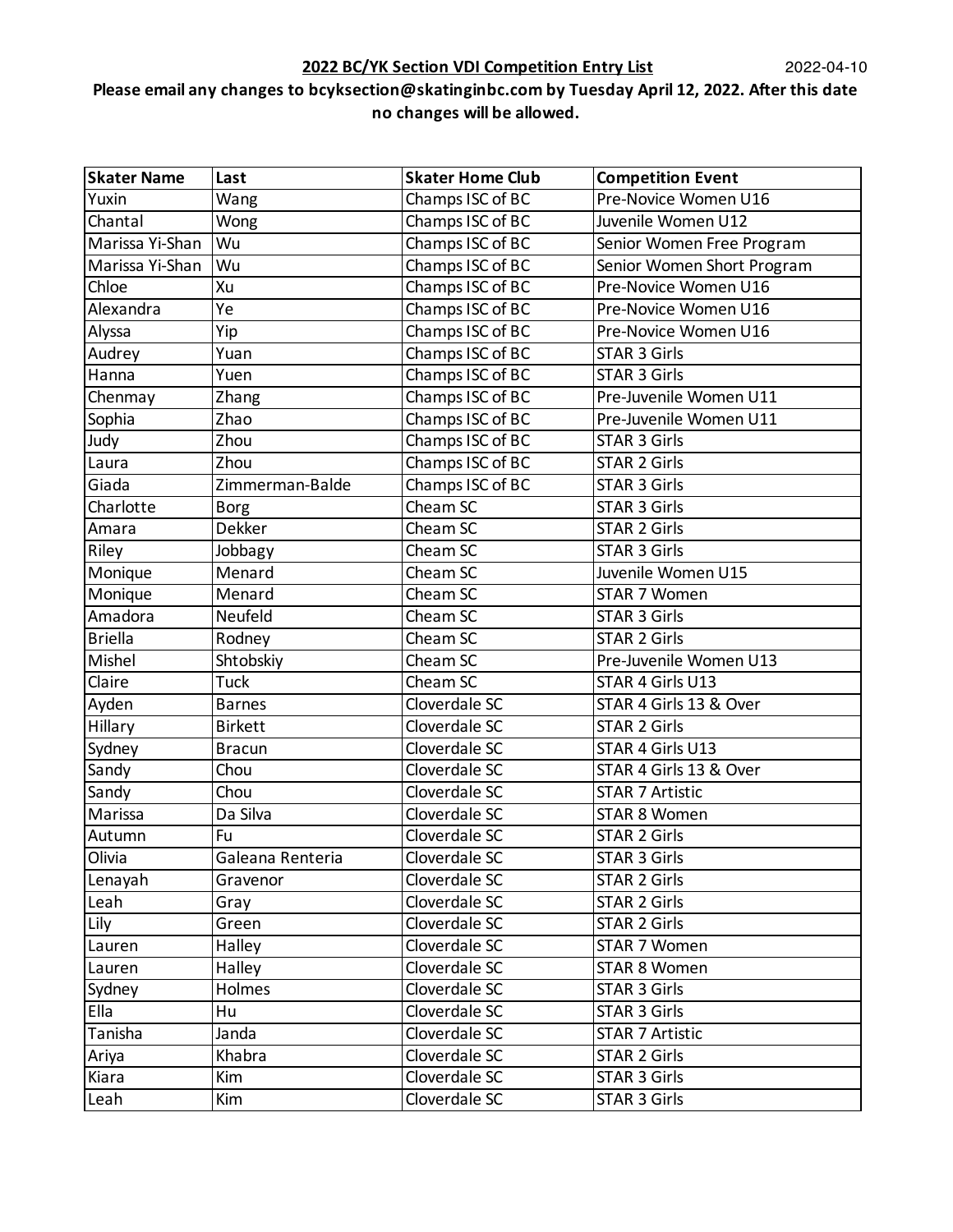| <b>Skater Name</b> | Last              | <b>Skater Home Club</b> | <b>Competition Event</b>       |
|--------------------|-------------------|-------------------------|--------------------------------|
| Marissa            | Lecian            | Cloverdale SC           | STAR 5 Girls 13 & Over         |
| Marissa            | Lecian            | Cloverdale SC           | <b>STAR 7 Artistic</b>         |
| Amber              | Lin               | Cloverdale SC           | <b>STAR 2 Girls</b>            |
| Sophia             | Lo                | Cloverdale SC           | <b>STAR 2 Girls</b>            |
| Trea               | Looi              | Cloverdale SC           | <b>STAR 2 Girls</b>            |
| Katelyn            | Matsuo            | Cloverdale SC           | <b>STAR 3 Girls</b>            |
| Jade               | Michalopoulos     | Cloverdale SC           | STAR 4 Girls U13               |
| Diane              | Nozhat            | Cloverdale SC           | <b>STAR 2 Girls</b>            |
| Kajol              | Sandher           | Cloverdale SC           | <b>STAR 2 Girls</b>            |
| Anushri            | Sharma            | Cloverdale SC           | STAR 4 Girls 13 & Over         |
| Maisie             | St. James         | Cloverdale SC           | Gold Women                     |
| Kiara              | Szelepcsenyi      | Cloverdale SC           | <b>STAR 3 Girls</b>            |
| Alicia             | Wang              | Cloverdale SC           | <b>STAR 3 Girls</b>            |
| <b>Bleue</b>       | Wellard           | Cloverdale SC           | <b>STAR 2 Boys</b>             |
| Olivia             | Yuan              | Cloverdale SC           | <b>STAR 2 Girls</b>            |
| Sophia             | Zhang             | Cloverdale SC           | <b>STAR 2 Girls</b>            |
| Evelyne            | Ah-yon            | Connaught SC            | Pre-Juvenile Women U13         |
| Gabriel            | Blumenthal        | Connaught SC            | Senior Men Free Program        |
| Gabriel            | <b>Blumenthal</b> | Connaught SC            | Senior Men Short Program       |
| Lora               | <b>Bozoky</b>     | Connaught SC            | <b>STAR 2 Girls</b>            |
| Alvan              | Chan              | Connaught SC            | <b>STAR 2 Boys</b>             |
| Ava                | Chan              | Connaught SC            | Pre-Juvenile Women U11         |
| <b>Bella</b>       | Chan              | Connaught SC            | Pre-Juvenile Women U11         |
| Chelsey            | Chan              | Connaught SC            | <b>STAR 3 Girls</b>            |
| Hera               | chan              | Connaught SC            | Juvenile Women U15             |
| Katelyn            | Chan              | Connaught SC            | <b>STAR 3 Girls</b>            |
| William            | Chan              | Connaught SC            | Novice Men U17 Free Program    |
| William            | Chan              | Connaught SC            | Novice Men U17 Short Program   |
| Zuri               | Chau              | Connaught SC            | STAR 3 Girls                   |
| Hayden             | Cheng             | Connaught SC            | <b>STAR 5 Boys</b>             |
| Victor             | Cheng             | Connaught SC            | STAR 3 Boys                    |
| Ava                | Cheung            | Connaught SC            | Pre-Juvenile Women U11         |
| Ellie              | Cheung            | Connaught SC            | Junior Women U19 Free Program  |
| Ellie              | Cheung            | Connaught SC            | Junior Women U19 Short Program |
| Kaylee             | Ching             | Connaught SC            | Pre-Juvenile Women U13         |
| Ally               | Chiu              | Connaught SC            | STAR 5 Girls U10               |
| Carson             | Chow              | Connaught SC            | Pre-Novice Men U16             |
| Hiu Yau            | Chow              | Connaught SC            | Senior Women Free Program      |
| Hiu Yau            | Chow              | Connaught SC            | Senior Women Short Program     |
| Sophia             | Dixon             | Connaught SC            | STAR 3 Girls                   |
| Lauren             | Emelyanova        | Connaught SC            | STAR 3 Girls                   |
| Dalai (Dennis)     | EN                | Connaught SC            | <b>STAR 5 Boys</b>             |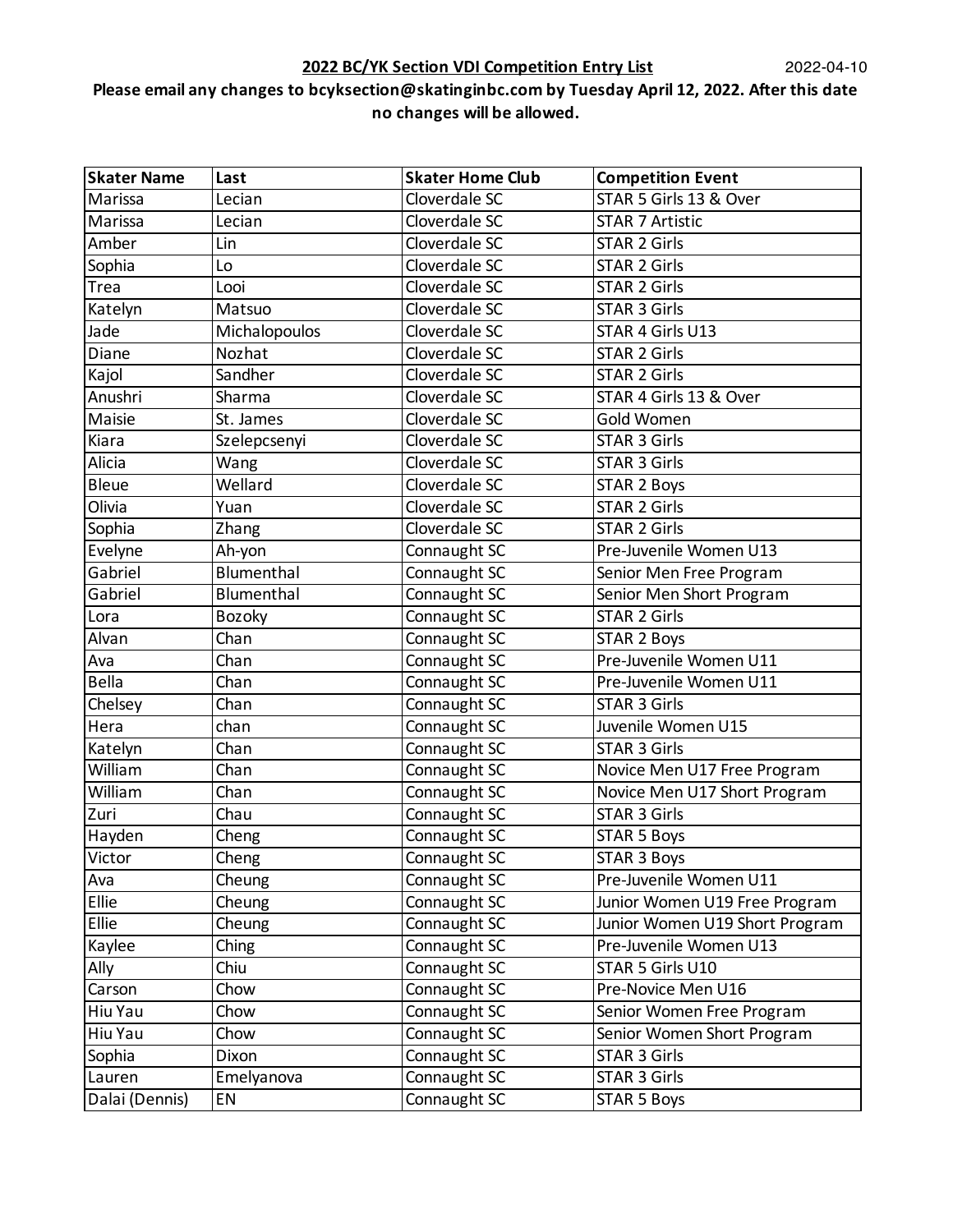| <b>Skater Name</b> | Last        | <b>Skater Home Club</b> | <b>Competition Event</b>       |
|--------------------|-------------|-------------------------|--------------------------------|
| Marco              | Feng        | Connaught SC            | Pre-Juvenile Men U13           |
| Toma               | Fukuda-Wu   | Connaught SC            | Juvenile Men U15               |
| Sienna             | Gasparetto  | Connaught SC            | STAR 5 Girls U10               |
| Emma               | Ge          | Connaught SC            | <b>STAR 2 Girls</b>            |
| Grace              | Ge          | Connaught SC            | <b>STAR 2 Girls</b>            |
| Ella               | Girard      | Connaught SC            | Pre-Juvenile Women U11         |
| Jasmine            | Guan        | Connaught SC            | Juvenile Women U15             |
| Maho               | Harada      | Connaught SC            | Junior Women U19 Free Program  |
| Maho               | Harada      | Connaught SC            | Junior Women U19 Short Program |
| Linaya             | Hinton      | Connaught SC            | STAR 5 Girls U10               |
| Viola              | Hinton      | Connaught SC            | Pre-Juvenile Women U13         |
| Isha               | Ho          | Connaught SC            | Juvenile Women U15             |
| Nicole             | Hsiao       | Connaught SC            | <b>STAR 3 Girls</b>            |
| Emily              | Hua         | Connaught SC            | STAR 5 Girls 13 & Over         |
| Kaden              | Hung        | Connaught SC            | <b>STAR 4 Boys</b>             |
| Violet             | Iverson     | Connaught SC            | STAR 10 Women                  |
| Violet             | Iverson     | Connaught SC            | STAR 9 Women                   |
| Caitlin            | Jiang       | Connaught SC            | Juvenile Women U15             |
| Linus              | <b>King</b> | Connaught SC            | <b>STAR 4 Boys</b>             |
| Miya               | Kong        | Connaught SC            | <b>STAR 3 Girls</b>            |
| Charaine           | Lai         | Connaught SC            | Pre-Juvenile Women U11         |
| Jovannie           | Lau         | Connaught SC            | <b>STAR 3 Girls</b>            |
| Leah               | Lee         | Connaught SC            | Senior Women Short Program     |
| Stephanie          | Lee         | Connaught SC            | Pre-Juvenile Women U11         |
| Stephen            | Lee         | Connaught SC            | Pre-Novice Men U16             |
| Tehryn             | Lee         | Connaught SC            | Novice Men U17 Short Program   |
| Alice              | Li          | Connaught SC            | <b>STAR 2 Girls</b>            |
| Anya               | Li          | Connaught SC            | Novice Women U17 Free Program  |
| Anya               | Li          | Connaught SC            | Novice Women U17 Short Program |
| Effie              | Li          | Connaught SC            | Juvenile Women U12             |
| Jiayi              | Li          | Connaught SC            | STAR 4 Girls U10               |
| Parsons            | Li          | Connaught SC            | Pre-Juvenile Men U13           |
| Samantha           | Li          | Connaught SC            | STAR 5 Girls U13               |
| Tia                | Lightfoot   | Connaught SC            | Pre-Juvenile Women U11         |
| Cynthia            | Liu         | Connaught SC            | STAR 5 Girls U10               |
| Elliana            | Liu         | Connaught SC            | Juvenile Women U12             |
| Grace              | Liu         | Connaught SC            | STAR 5 Girls U10               |
| Johanna            | Lu          | Connaught SC            | <b>STAR 3 Girls</b>            |
| Aidrey             | Ma          | Connaught SC            | STAR 4 Girls U10               |
| Azzan              | Ma          | Connaught SC            | <b>STAR 2 Boys</b>             |
| Rebecca            | Mah         | Connaught SC            | Junior Women U19 Free Program  |
| Rebecca            | Mah         | Connaught SC            | Junior Women U19 Short Program |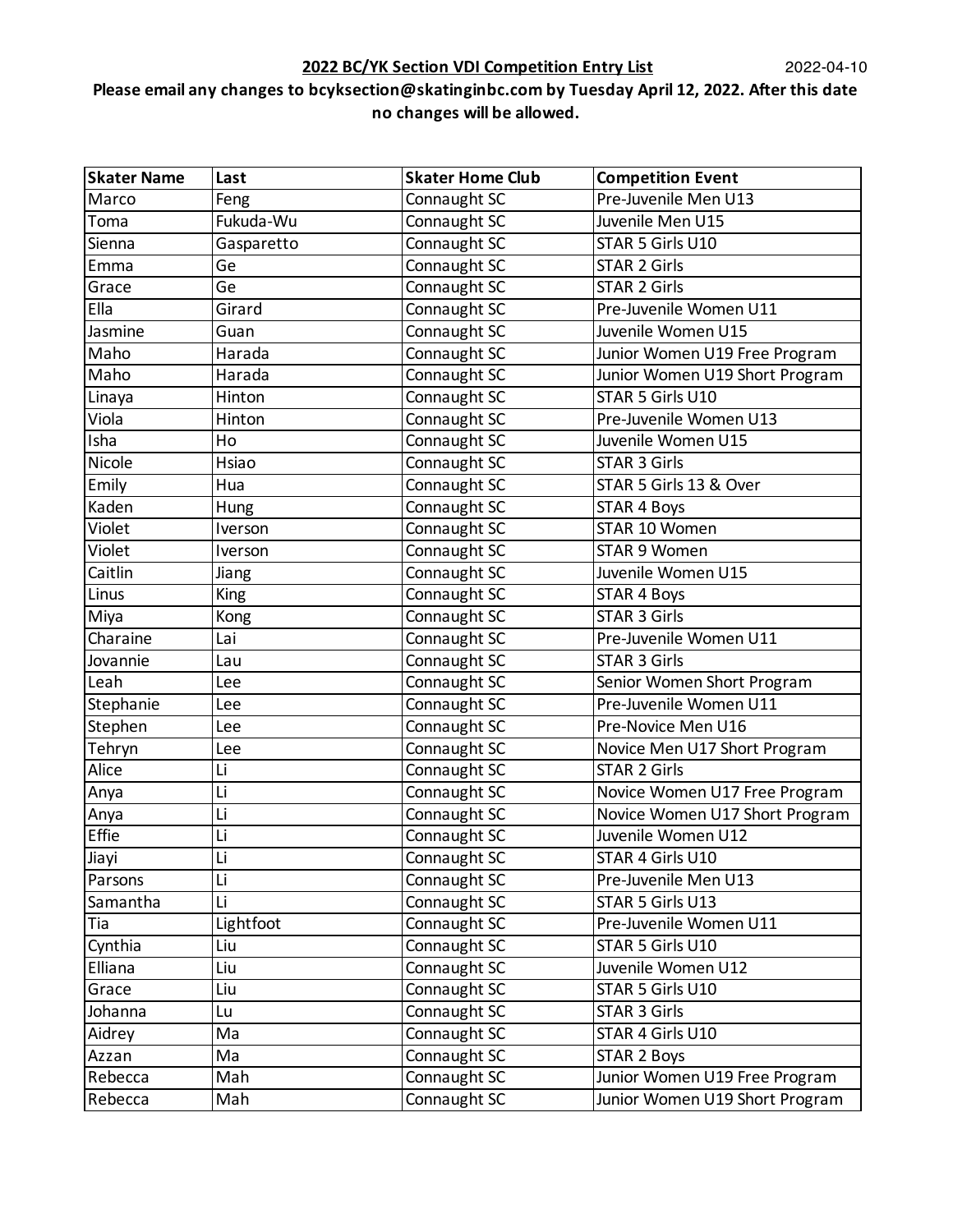| <b>Skater Name</b> | Last         | <b>Skater Home Club</b> | <b>Competition Event</b>       |
|--------------------|--------------|-------------------------|--------------------------------|
| Solomiia           | Martynyuk    | Connaught SC            | Pre-Juvenile Women U11         |
| Julien             | Mok          | Connaught SC            | Pre-Juvenile Men U13           |
| Sora               | Murakami     | Connaught SC            | Juvenile Men U15               |
| Avery              | Ng           | Connaught SC            | STAR 4 Girls U10               |
| Angela             | Pan          | Connaught SC            | STAR 4 Girls U10               |
| Liya               | Pan          | Connaught SC            | Pre-Novice Women U16           |
| Hailey             | Pang         | Connaught SC            | Pre-Juvenile Women U13         |
| Samantha           | Pon          | Connaught SC            | Pre-Juvenile Women U13         |
| <b>Botao</b>       | Qian         | Connaught SC            | <b>STAR 4 Boys</b>             |
| Ryan               | Qin          | Connaught SC            | <b>STAR 3 Boys</b>             |
| crystal            | quin         | Connaught SC            | STAR 5 Girls U13               |
| samuel             | quin         | Connaught SC            | <b>STAR 5 Boys</b>             |
| Maria              | Reid         | Connaught SC            | Juvenile Pairs                 |
| Maria              | Reid         | Connaught SC            | Pre-Juvenile Women U13         |
| Evangeline         | Seto         | Connaught SC            | STAR 5 Girls U13               |
| Hannabella         | Seto         | Connaught SC            | Pre-Juvenile Women U11         |
| Elizabeth          | Shepelev     | Connaught SC            | Novice Women U17 Short Program |
| Olivia             | Shi          | Connaught SC            | STAR 4 Girls U10               |
| Ophelia            | Shum         | Connaught SC            | <b>STAR 3 Girls</b>            |
| Zara               | Sidhu        | Connaught SC            | <b>STAR 2 Girls</b>            |
| Chelsea            | So           | Connaught SC            | <b>STAR 3 Girls</b>            |
| Jessie             | Sun          | Connaught SC            | Pre-Novice Women U16           |
| Ariel              | Tam          | Connaught SC            | STAR 4 Girls U10               |
| Tristan            | Tan          | Connaught SC            | Juvenile Men U15               |
| Mark               | <b>Tang</b>  | Connaught SC            | <b>STAR 3 Boys</b>             |
| Nicole             | Tian         | Connaught SC            | <b>STAR 3 Girls</b>            |
| Kirsten            | Tiongson     | Connaught SC            | Pre-Novice Women U16           |
| Megan              | Tong         | Connaught SC            | STAR 5 Girls U13               |
| Stephy             | Tong         | Connaught SC            | Pre-Novice Women U16           |
| Neo                | Tran         | Connaught SC            | Junior Men U19 Short Program   |
| Karina             | <b>Tseng</b> | Connaught SC            | STAR 5 Girls U10               |
| Ivanna             | Tung         | Connaught SC            | Pre-Novice Women U16           |
| Ashley             | Wang         | Connaught SC            | <b>STAR 3 Girls</b>            |
| Chloe              | Wang         | Connaught SC            | STAR 4 Girls U10               |
| Cynthia            | Wang         | Connaught SC            | <b>STAR 2 Girls</b>            |
| Olivia             | Wang         | Connaught SC            | <b>STAR 2 Girls</b>            |
| Ethan              | Wei          | Connaught SC            | <b>STAR 3 Boys</b>             |
| Logan              | Wei          | Connaught SC            | <b>STAR 5 Boys</b>             |
| Sophia             | Wheat        | Connaught SC            | STAR 4 Girls U10               |
| Ami                | Wong         | Connaught SC            | Novice Women U17 Short Program |
| Aya                | Wong         | Connaught SC            | STAR 4 Girls U10               |
| Jace               | Wong         | Connaught SC            | Pre-Novice Women U16           |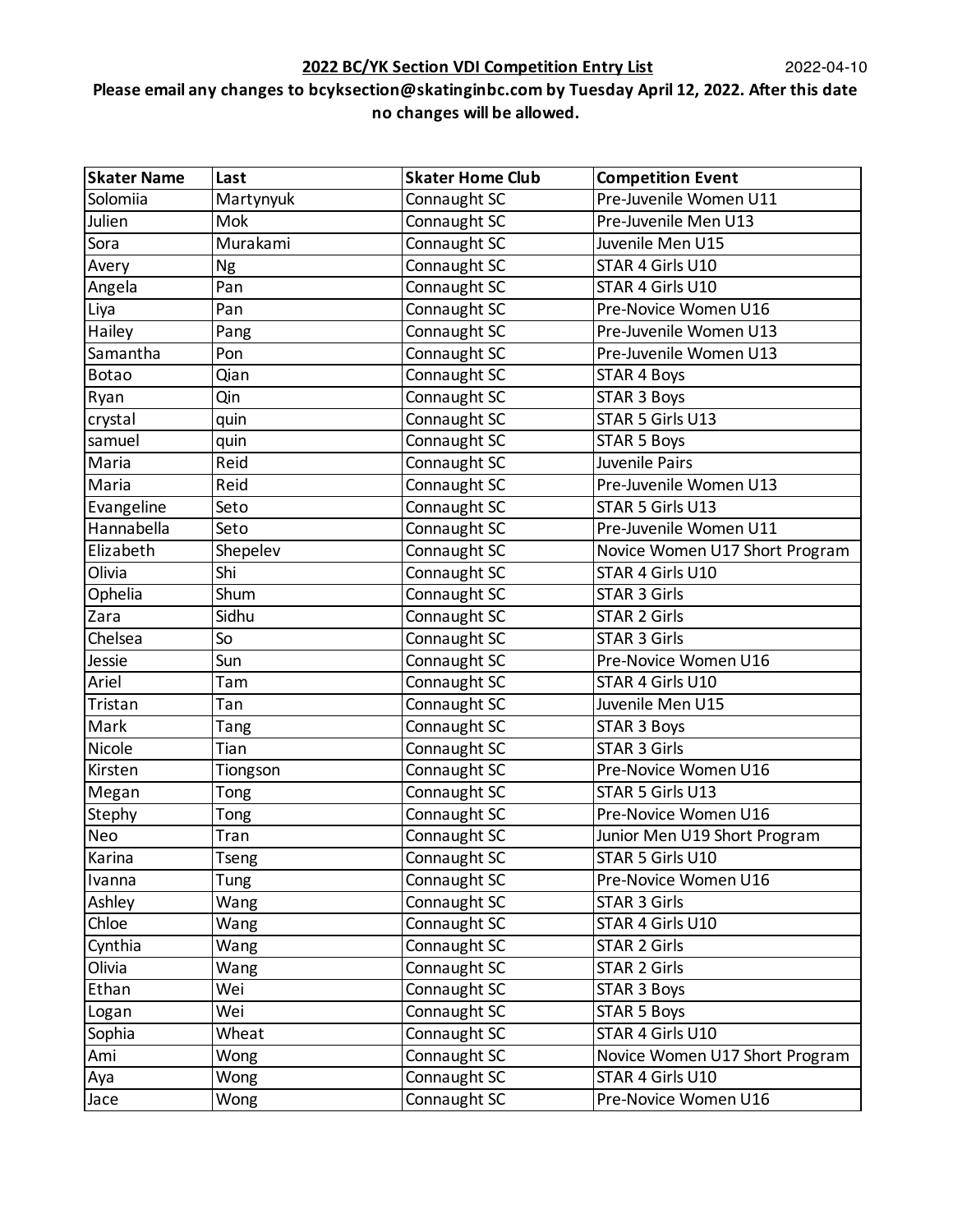| <b>Skater Name</b> | Last          | <b>Skater Home Club</b> | <b>Competition Event</b>   |
|--------------------|---------------|-------------------------|----------------------------|
| Jaslynn            | Wong          | Connaught SC            | Juvenile Women U12         |
| Jaelyn             | Woo           | Connaught SC            | Pre-Novice Women U16       |
| Kaeli              | Woo           | Connaught SC            | Juvenile Women U12         |
| Chloe              | Wu            | Connaught SC            | STAR 5 Girls U10           |
| Daniel             | Wu            | Connaught SC            | <b>STAR 4 Boys</b>         |
| Keira              | Wu            | Connaught SC            | <b>STAR 3 Girls</b>        |
| Ava                | Xu            | Connaught SC            | STAR 4 Girls U10           |
| Amber              | Yan           | Connaught SC            | <b>STAR 3 Girls</b>        |
| Amy Shao Ning      | Yang          | Connaught SC            | Senior Women Short Program |
| Jacky              | Yang          | Connaught SC            | Juvenile Pairs             |
| Jerry              | Yang          | Connaught SC            | STAR 8 Men                 |
| Angela             | <b>YIN</b>    | Connaught SC            | Juvenile Women U15         |
| Cynthia            | Yu            | Connaught SC            | STAR 4 Girls U13           |
| Evelynn            | Yu            | Connaught SC            | STAR 5 Girls U10           |
| Tiara              | Yuen          | Connaught SC            | <b>STAR 2 Girls</b>        |
| chenhui            | zhang         | Connaught SC            | <b>STAR 2 Boys</b>         |
| Melody             | Zhu           | Connaught SC            | Senior Women Free Program  |
| Melody             | Zhu           | Connaught SC            | Senior Women Short Program |
| Renie              | Zhu           | Connaught SC            | Pre-Juvenile Women U13     |
| Jordana            | Zinger        | Connaught SC            | <b>STAR 3 Girls</b>        |
| Sharon             | Zu            | Connaught SC            | STAR 6 Women               |
| Meadow             | <b>Balser</b> | Coquitlam SC            | Pre-Juvenile Women U13     |
| Maria              | Baltchougova  | Coquitlam SC            | Juvenile Women U12         |
| Valencia           | Budijanto     | Coquitlam SC            | STAR 6 Women               |
| Destiny            | Cassels       | Coquitlam SC            | Pre-Novice Women U16       |
| Jacqueline         | Cheng         | Coquitlam SC            | <b>STAR 3 Girls</b>        |
| Nikita             | Ciesla        | Coquitlam SC            | Pre-Juvenile Women U11     |
| Laura              | De Santa      | Coquitlam SC            | Pre-Novice Women U16       |
| Charlotte          | Diep          | Coquitlam SC            | STAR 4 Girls U10           |
| Andrea             | Doege         | Coquitlam SC            | <b>STAR 1 Girls</b>        |
| Liana              | Dragun        | Coquitlam SC            | Pre-Juvenile Women U11     |
| Nicole             | Estay         | Coquitlam SC            | Juvenile Women U12         |
| Charlene           | Fong          | Coquitlam SC            | Pre-Novice Women U16       |
| Sasha              | Goldenberg    | Coquitlam SC            | STAR 5 Girls U10           |
| Veronika           | Gorobets      | Coquitlam SC            | Pre-Juvenile Women U13     |
| Doreann            | Griffiths     | Coquitlam SC            | Pre-Juvenile Women U13     |
| Jia                | Grossman      | Coquitlam SC            | Pre-Juvenile Women U11     |
| Yuna               | Grossman      | Coquitlam SC            | Pre-Juvenile Women U11     |
| Justin             | Hsu           | Coquitlam SC            | <b>STAR 5 Boys</b>         |
| Kaitlin            | Hu            | Coquitlam SC            | STAR 2 Girls               |
| Amma               | Huang         | Coquitlam SC            | STAR 4 Girls U10           |
| Byron              | Huo           | Coquitlam SC            | <b>STAR 4 Boys</b>         |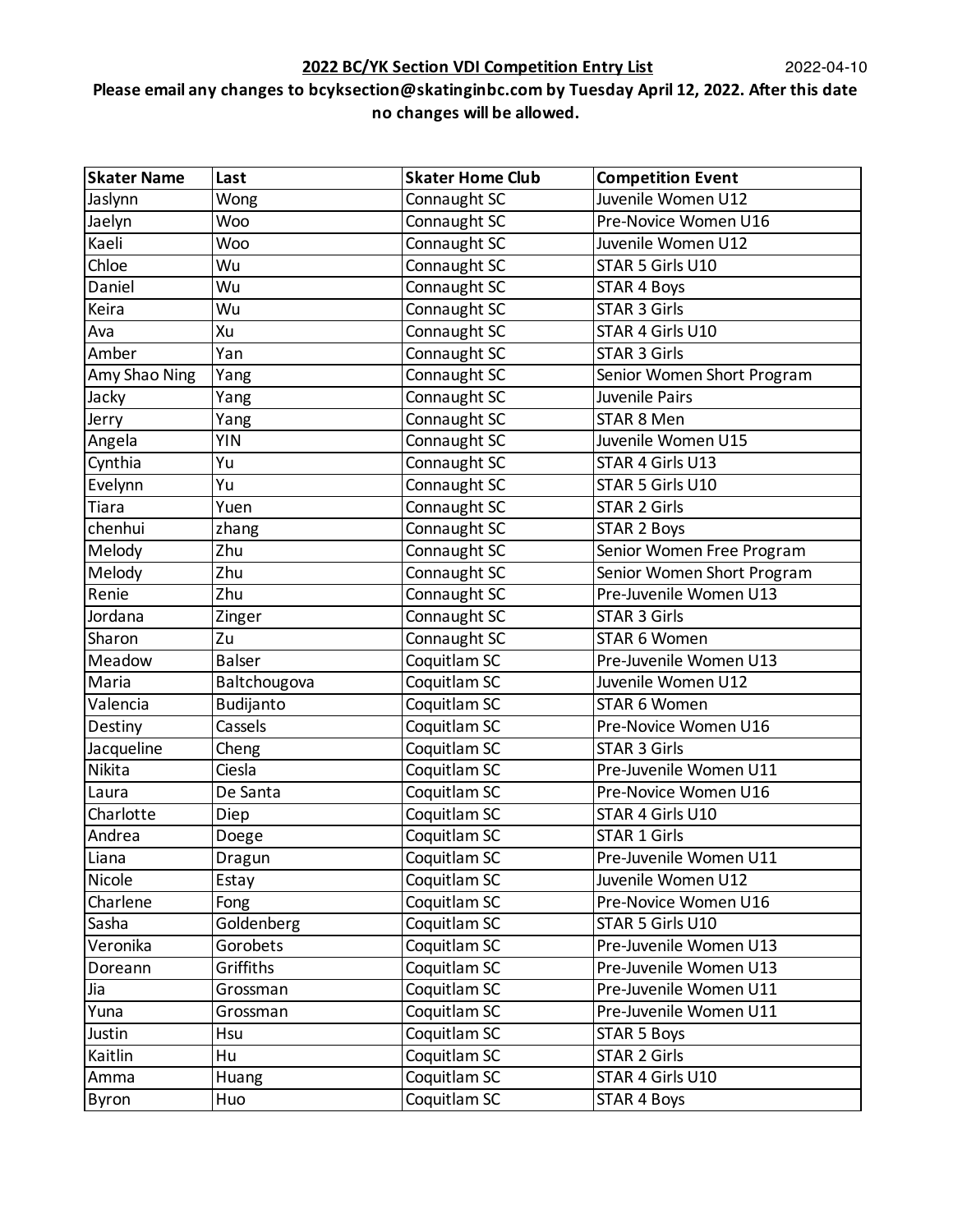| <b>Skater Name</b> | Last            | <b>Skater Home Club</b> | <b>Competition Event</b> |
|--------------------|-----------------|-------------------------|--------------------------|
| Casey              | Jaya            | Coquitlam SC            | <b>STAR 2 Girls</b>      |
| Jaiden             | Keenan          | Coquitlam SC            | STAR 5 Girls U13         |
| Viona              | Khalilipour     | Coquitlam SC            | Pre-Novice Women U16     |
| <b>GRACE</b>       | LI              | Coquitlam SC            | STAR 5 Girls U10         |
| Tianna             | Li              | Coquitlam SC            | Juvenile Women U12       |
| Nichole            | Liang           | Coquitlam SC            | Pre-Juvenile Women U11   |
| Emily              | Liao            | Coquitlam SC            | Pre-Novice Women U16     |
| Abbygail           | Liu             | Coquitlam SC            | <b>STAR 2 Girls</b>      |
| Anna               | Liu             | Coquitlam SC            | Juvenile Women U12       |
| Ivan               | Liu             | Coquitlam SC            | <b>STAR 4 Boys</b>       |
| Jean               | Lou             | Coquitlam SC            | STAR 5 Girls U10         |
| Alexander          | Lu              | Coquitlam SC            | Pre-Juvenile Men U13     |
| Janet              | Lu              | Coquitlam SC            | STAR 4 Girls U10         |
| Sophie             | Mao             | Coquitlam SC            | STAR 4 Girls U13         |
| Olivia             | Marr            | Coquitlam SC            | Pre-Novice Women U16     |
| Sophia             | Marr            | Coquitlam SC            | Juvenile Women U12       |
| Daniel             | Matic           | Coquitlam SC            | <b>STAR 2 Boys</b>       |
| Yasmina            | Niyazov         | Coquitlam SC            | Pre-Juvenile Women U11   |
| Isabella           | Ou              | Coquitlam SC            | <b>STAR 2 Girls</b>      |
| Vicky              | Pan             | Coquitlam SC            | Pre-Novice Women U16     |
| Caitlin            | Poulin          | Coquitlam SC            | <b>STAR 3 Girls</b>      |
| <b>Brieana</b>     | Quan            | Coquitlam SC            | Pre-Novice Women U16     |
| Keanna             | Royce           | Coquitlam SC            | STAR 5 Girls U13         |
| Noura              | Seid-Karbasi    | Coquitlam SC            | STAR 6 Women             |
| Noura              | Seid-Karbasi    | Coquitlam SC            | STAR 7 Women             |
| Victoria           | Si              | Coquitlam SC            | STAR 5 Girls U10         |
| Chloe, Ha Young    | Song            | Coquitlam SC            | <b>STAR 1 Girls</b>      |
| Mia                | Sugino          | Coquitlam SC            | STAR 7 Women             |
| Mia                | Sugino          | Coquitlam SC            | <b>STAR 8 Women</b>      |
| Sara               | Tan             | Coquitlam SC            | <b>STAR 1 Girls</b>      |
| Queenie            | Teng            | Coquitlam SC            | Pre-Juvenile Women U11   |
| Yolanda            | Tong            | Coquitlam SC            | Pre-Novice Women U16     |
| Shiovahn           | Vogt            | Coquitlam SC            | STAR 6 Women             |
| Ada                | Wang            | Coquitlam SC            | STAR 5 Girls U13         |
| Chloe              | Wang            | Coquitlam SC            | STAR 5 Girls U13         |
| Eva                | Wang            | Coquitlam SC            | Juvenile Women U12       |
| Jake               | Willing-Sato    | Coquitlam SC            | Pre-Novice Men U16       |
| Mimi               | Wiriyakajonkul  | Coquitlam SC            | <b>STAR 8 Women</b>      |
| Katelyn            | Wongkitigumjorn | Coquitlam SC            | <b>STAR 2 Girls</b>      |
| Maisie             | Wylie           | Coquitlam SC            | Pre-Juvenile Women U13   |
| Kate               | Yan             | Coquitlam SC            | <b>STAR 3 Girls</b>      |
| Daniel             | Zhang           | Coquitlam SC            | Pre-Novice Men U16       |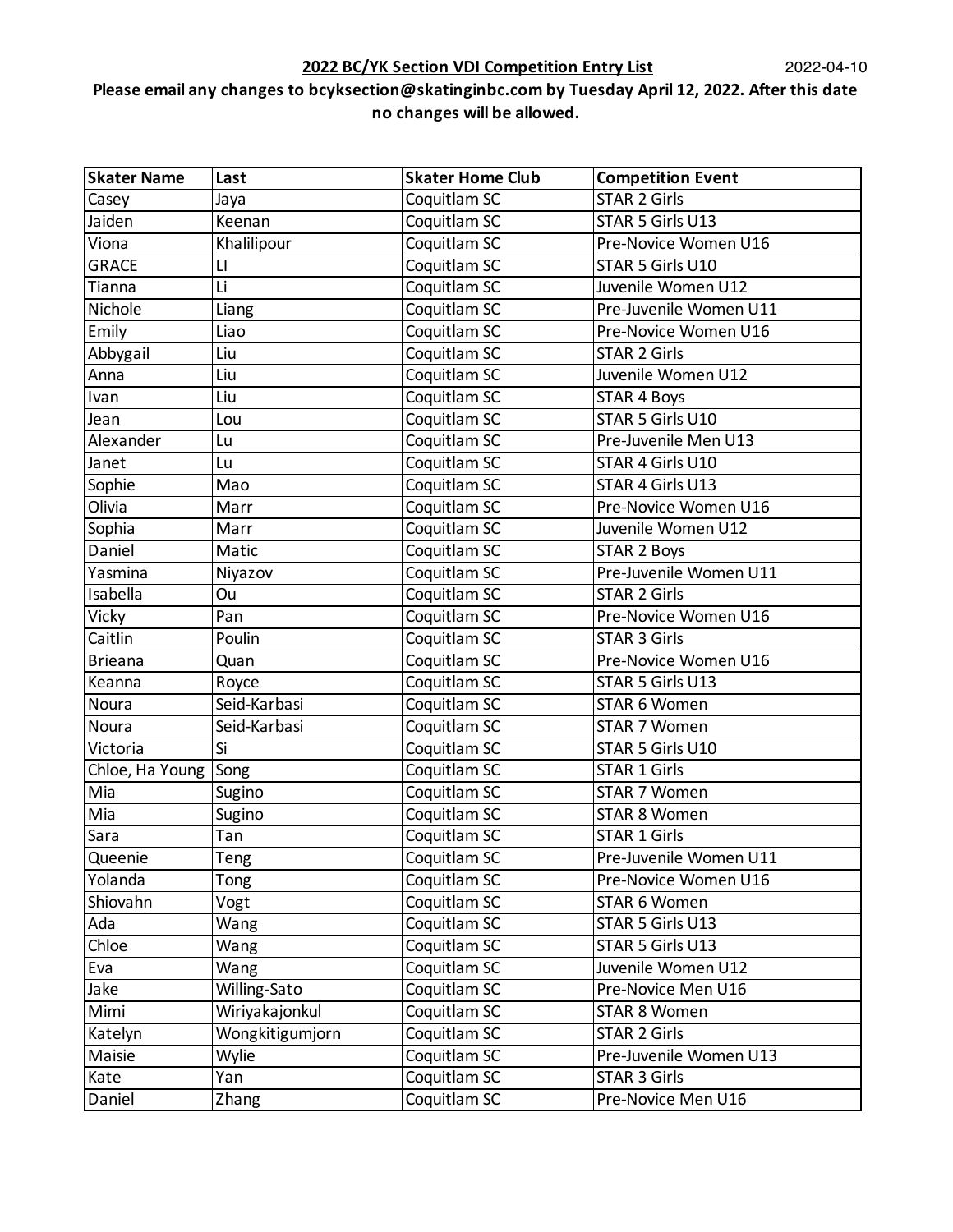### **2022 BC/YK Section VDI Competition Entry List**

| <b>Skater Name</b> | Last          | <b>Skater Home Club</b> | <b>Competition Event</b>   |
|--------------------|---------------|-------------------------|----------------------------|
| Leah               | Zhang         | Coquitlam SC            | STAR 4 Girls U10           |
| Nicole             | Zhang         | Coquitlam SC            | STAR 4 Girls U10           |
| Tommy              | Zheng         | Coquitlam SC            | <b>STAR 2 Boys</b>         |
| Julia              | Zhu           | Coquitlam SC            | STAR 4 Girls U10           |
| Timothy            | Zuo           | Coquitlam SC            | <b>STAR 2 Boys</b>         |
| Cleopatra          | Abhari        | Delta FSC               | Pre-Novice Women U16       |
| Caitlin            | Gillis        | Delta FSC               | Pre-Novice Women U16       |
| Caitlin            | Jerrett       | Delta FSC               | <b>STAR 3 Girls</b>        |
| Esther             | Kim           | Delta FSC               | STAR 4 Girls U13           |
| Joy                | Kim           | Delta FSC               | <b>STAR 1 Girls</b>        |
| Justine            | Ladrido       | Delta FSC               | STAR 7 Women               |
| Justine            | Ladrido       | Delta FSC               | STAR 8 Women               |
| Michelle           | Li            | Delta FSC               | Juvenile Women U12         |
| Michelle           | Li            | Delta FSC               | <b>STAR 9 Women</b>        |
| Lily               | <b>Norris</b> | Delta FSC               | Juvenile Women U15         |
| Annika             | Pobran        | Delta FSC               | STAR 5 Girls U10           |
| Rachel             | Shi           | Delta FSC               | <b>STAR 8 Women</b>        |
| Saskia             | Shillington   | Delta FSC               | STAR 5 Girls 13 & Over     |
| Victoria           | Tang          | Delta FSC               | <b>STAR 1 Girls</b>        |
| Sophie             | Weeks         | Delta FSC               | STAR 6 Women               |
| Kensington         | Wong          | Delta FSC               | Pre-Novice Women U16       |
| <b>RAINA</b>       | ZANG          | Delta FSC               | STAR 5 Girls U13           |
| Mila               | Zhou          | Delta FSC               | Pre-Juvenile Women U11     |
| Naomi              | Ammann        | Derrick FSC             | STAR 5 Girls U13           |
| Michelle           | <b>Baher</b>  | <b>Derrick FSC</b>      | Juvenile Pairs             |
| Michelle           | <b>Baher</b>  | Derrick FSC             | STAR 5 Girls U10           |
| Naomi              | <b>Baher</b>  | Derrick FSC             | <b>STAR 1 Girls</b>        |
| Alexandra          | Friedenberger | Derrick FSC             | STAR 6 Women               |
| Tyler              | Friedenberger | Derrick FSC             | STAR 6 Men                 |
| Megan              | Humphreys     | <b>Derrick FSC</b>      | Pre-Novice Women U16       |
| Avery              | Knott         | <b>Derrick FSC</b>      | STAR 5 Girls U10           |
| Simon              | Knott         | Derrick FSC             | Juvenile Pairs             |
| Simon              | Knott         | Derrick FSC             | Pre-Novice Men U16         |
| Isabelle           | Law           | Derrick FSC             | Senior Women Free Program  |
| Isabelle           | Law           | Derrick FSC             | Senior Women Short Program |
| Abbey              | Nerbas        | Derrick FSC             | STAR 4 Girls U13           |
| Ha An              | Nguyen        | Derrick FSC             | <b>STAR 2 Girls</b>        |
| Krishna            | Sharma        | Derrick FSC             | Pre-Juvenile Pattern Dance |
| Krishna            | Sharma        | Derrick FSC             | <b>STAR 3 Boys</b>         |
| Alice              | Shutt         | Derrick FSC             | STAR 4 Girls U10           |
| Eleanor            | Teshima       | Derrick FSC             | <b>STAR 3 Girls</b>        |
| Rena               | Wang          | Derrick FSC             | Pre-Novice Women U16       |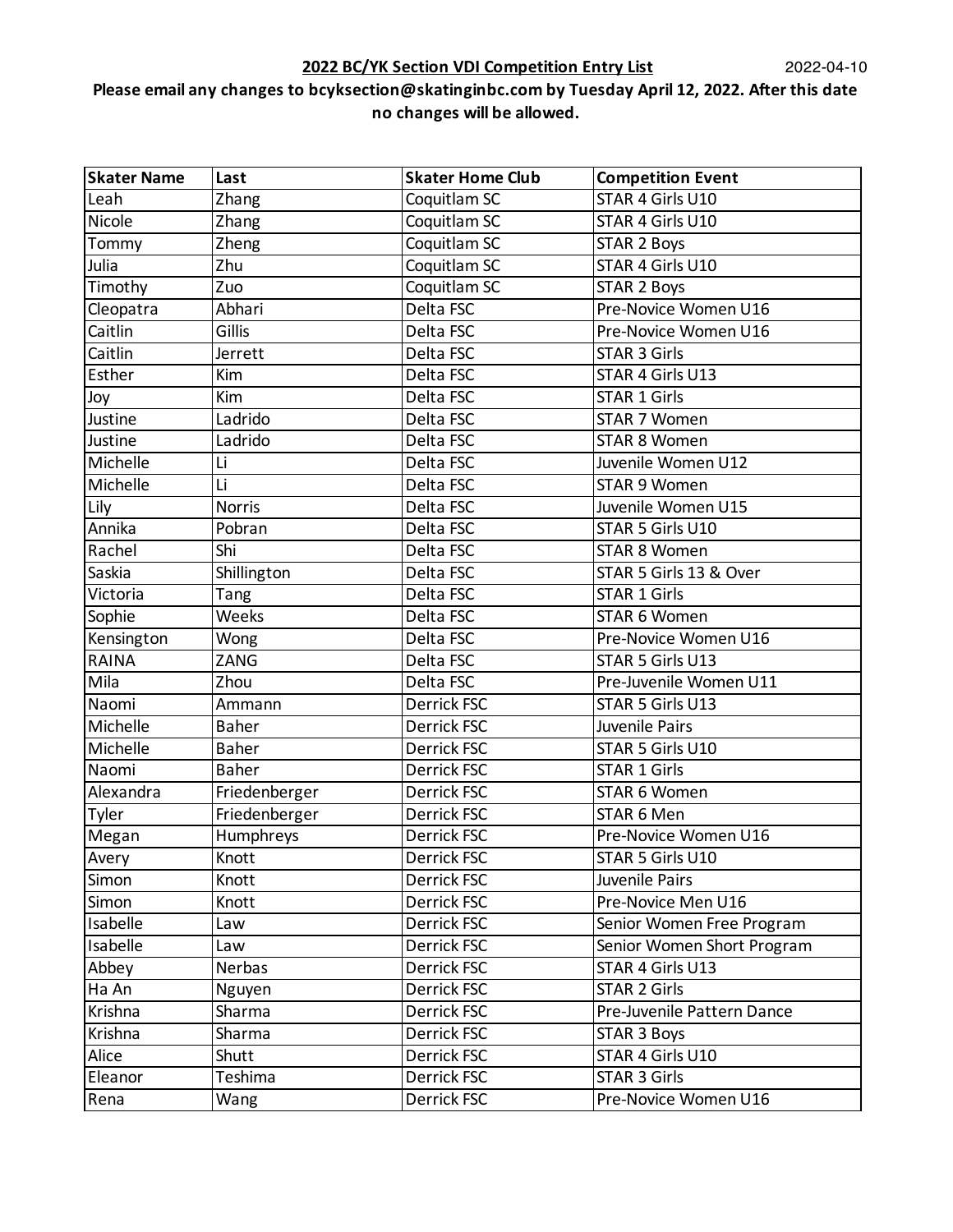| <b>Skater Name</b> | Last           | <b>Skater Home Club</b>       | <b>Competition Event</b>       |
|--------------------|----------------|-------------------------------|--------------------------------|
| Gala               | Baron          | <b>Grandview SC</b>           | <b>STAR 3 Girls</b>            |
| April              | <b>Bartnik</b> | Grandview SC                  | <b>STAR 1 Girls</b>            |
| Lindsay            | Cui            | <b>Grandview SC</b>           | <b>STAR 2 Girls</b>            |
| Irina              | Fok            | <b>Grandview SC</b>           | STAR 5 Girls 13 & Over         |
| Megan              | Ho             | Grandview SC                  | STAR 5 Girls 13 & Over         |
| Megan              | Ho             | <b>Grandview SC</b>           | <b>STAR 7 Artistic</b>         |
| Hong Yee           | Ip             | <b>Grandview SC</b>           | <b>STAR 2 Girls</b>            |
| Michelle           | Liu            | <b>Grandview SC</b>           | <b>STAR 2 Girls</b>            |
| Vincy              | Liu            | <b>Grandview SC</b>           | STAR 4 Girls U13               |
| Vincy              | Liu            | <b>Grandview SC</b>           | <b>STAR 5 Artistic</b>         |
| Caitlin            | Smith          | <b>Grandview SC</b>           | STAR 7 Women                   |
| Caitlin            | Smith          | <b>Grandview SC</b>           | <b>STAR 9 Artistic</b>         |
| Hayley             | Smith          | <b>Grandview SC</b>           | STAR 4 Girls 13 & Over         |
| Mia                | Webster        | <b>Grandview SC</b>           | <b>STAR 8 Women</b>            |
| Bonnery            | Ahmadi         | Hollyburn Country Club        | <b>STAR 2 Girls</b>            |
| Viona              | Ahmadi         | Hollyburn Country Club        | <b>STAR 2 Girls</b>            |
| <b>Brianna</b>     | Cheng          | <b>Hollyburn Country Club</b> | <b>STAR 3 Girls</b>            |
| Lucia              | Diao           | Hollyburn Country Club        | <b>STAR 2 Girls</b>            |
| Gracie             | Griffiths      | Hollyburn Country Club        | <b>STAR 3 Girls</b>            |
| Scarlett           | Jando          | Hollyburn Country Club        | <b>STAR 3 Girls</b>            |
| Caitlyn            | Johnson        | Hollyburn Country Club        | <b>STAR 2 Girls</b>            |
| Madeline           | McCready       | Hollyburn Country Club        | <b>STAR 3 Girls</b>            |
| Giahna             | Venier         | <b>Hollyburn Country Club</b> | STAR 4 Girls U13               |
| Emily              | Yip            | Hollyburn Country Club        | <b>STAR 3 Girls</b>            |
| Kim                | Allie          | Inlet SC                      | STAR 4 Girls U10               |
| Clarissa           | Aumann         | Inlet SC                      | Novice Women U17 Free Program  |
| Clarissa           | Aumann         | Inlet SC                      | Novice Women U17 Short Program |
| Mina               | Chen           | Inlet SC                      | STAR 4 Girls U13               |
| Madison            | Devlin         | Inlet SC                      | <b>STAR 3 Girls</b>            |
| Jane               | Dunne          | Inlet SC                      | <b>STAR 3 Girls</b>            |
| Angela             | Huang          | Inlet SC                      | <b>STAR 3 Girls</b>            |
| Vicky              | Jin            | Inlet SC                      | <b>STAR 2 Girls</b>            |
| Hee Jae            | Kal            | Inlet SC                      | Pre-Novice Women U16           |
| Elisha             | Liu            | Inlet SC                      | STAR 6 Women                   |
| Elisha             | Liu            | Inlet SC                      | STAR 7 Women                   |
| Samantha           | Mandarino      | Inlet SC                      | STAR 4 Girls U13               |
| Abigail            | Mui            | Inlet SC                      | Pre-Novice Women U16           |
| Lexi               | Novy           | Inlet SC                      | <b>STAR 3 Girls</b>            |
| Amber              | Pepper         | Inlet SC                      | <b>STAR 3 Girls</b>            |
| Autumn             | Pope           | Inlet SC                      | <b>STAR 3 Girls</b>            |
| Arabella           | Ribeiro        | Inlet SC                      | <b>STAR 3 Girls</b>            |
| Amy                | Ritchie        | Inlet SC                      | Pre-Novice Women U16           |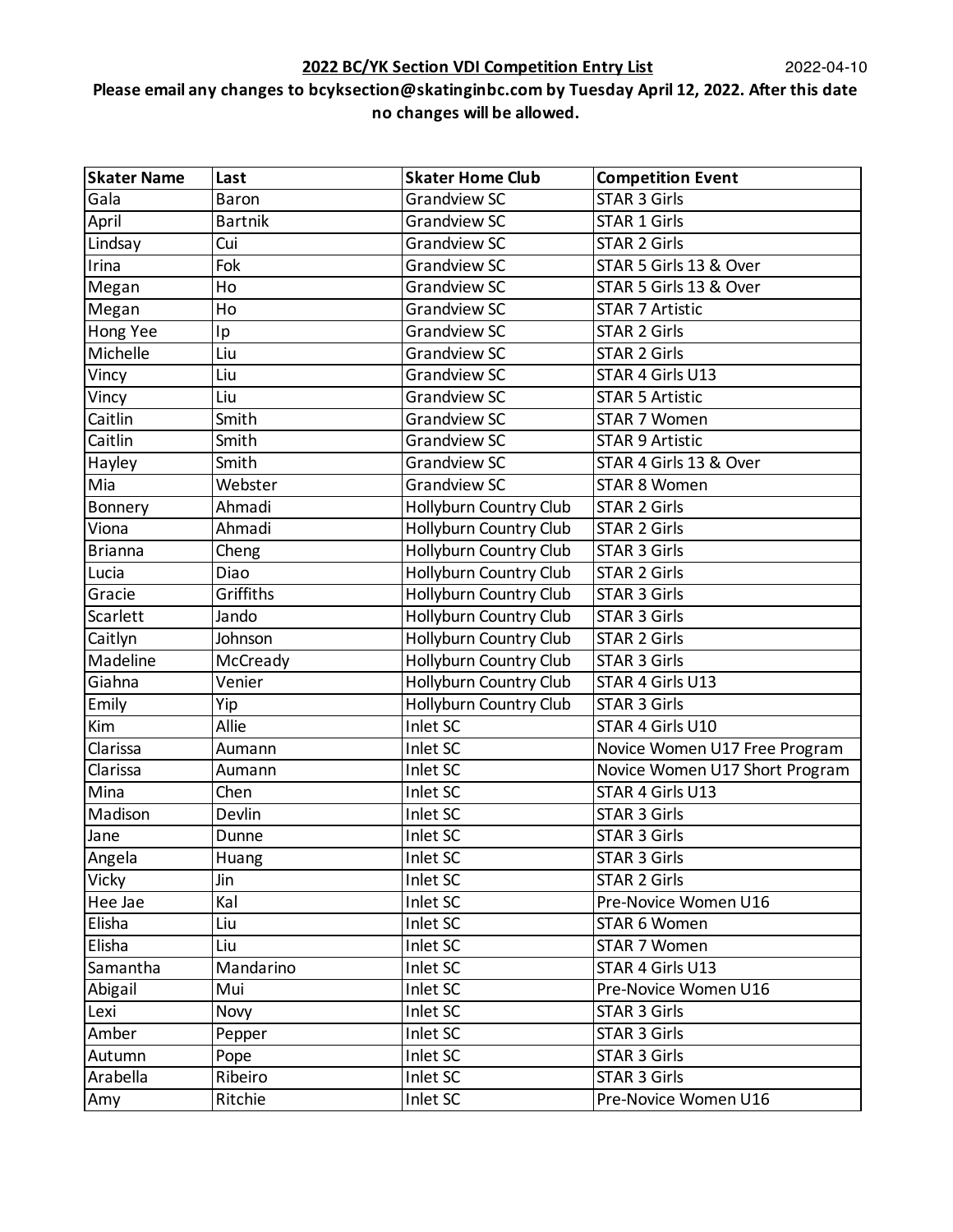| <b>Skater Name</b> | Last            | <b>Skater Home Club</b> | <b>Competition Event</b>       |
|--------------------|-----------------|-------------------------|--------------------------------|
| Danika             | Stobie          | Inlet SC                | Novice Women U17 Free Program  |
| Danika             | Stobie          | Inlet SC                | Novice Women U17 Short Program |
| Maddy              | Sylvestre       | Inlet SC                | Pre-Juvenile Women U13         |
| Rya                | Trueman         | Inlet SC                | Pre-Juvenile Women U13         |
| Jesse              | Wang            | Inlet SC                | <b>STAR 2 Girls</b>            |
| Anjali             | Wong            | Inlet SC                | Pre-Novice Women U16           |
| Harrison           | Wu              | Inlet SC                | Pre-Juvenile Men U13           |
| Opale              | Adamek-Drolet   | Juan De Fuca SC         | STAR 5 Girls U13               |
| Evelyn             | Bekkema         | Juan De Fuca SC         | STAR 5 Girls U13               |
| Hailey             | <b>Bodman</b>   | Juan De Fuca SC         | <b>STAR 3 Girls</b>            |
| Madeline           | Evans           | Juan De Fuca SC         | STAR 4 Girls U13               |
| Julie              | Forslund        | Juan De Fuca SC         | Pre-Juvenile Women U11         |
| Alexandra          | Hargrave        | Juan De Fuca SC         | Juvenile Women U15             |
| Alexandra          | Hargrave        | Juan De Fuca SC         | STAR 7 Women                   |
| Audrina            | Kenworthy       | Juan De Fuca SC         | STAR 5 Girls U13               |
| Eva                | Khamidullina    | Juan De Fuca SC         | STAR 5 Girls U13               |
| Mia                | Lemire          | Juan De Fuca SC         | STAR 5 Girls U13               |
| Aubrey             | Lister          | Juan De Fuca SC         | <b>STAR 2 Girls</b>            |
| Avery              | Lister          | Juan De Fuca SC         | Juvenile Women U12             |
| Avery              | Lister          | Juan De Fuca SC         | <b>STAR 7 Women</b>            |
| Jayda              | Moak            | Juan De Fuca SC         | STAR 5 Girls U13               |
| Serena             | Park            | Juan De Fuca SC         | Pre-Juvenile Women U13         |
| Serena             | Park            | Juan De Fuca SC         | STAR 7 Women                   |
| Sophia             | Park            | Juan De Fuca SC         | Pre-Juvenile Women U13         |
| Sophia             | Park            | Juan De Fuca SC         | STAR 7 Women                   |
| Ariana             | Robertson       | Juan De Fuca SC         | Pre-Novice Women U16           |
| Madison            | Simoneau        | Juan De Fuca SC         | Pre-Novice Women U16           |
| Natalie            | Smith           | Juan De Fuca SC         | STAR 4 Girls U10               |
| Tamah              | Chahal-Pfeiffer | Kamloops SC             | <b>STAR 1 Girls</b>            |
| Annabelle          | Garrioch        | Kamloops SC             | STAR 4 Girls U13               |
| Magnolia           | Garrioch        | Kamloops SC             | <b>STAR 2 Girls</b>            |
| Hannah             | Gerow           | Kamloops SC             | <b>STAR 1 Girls</b>            |
| Sophie             | Hayner          | Kamloops SC             | <b>STAR 5 Artistic</b>         |
| Sophie             | Hayner          | Kamloops SC             | STAR 5 Girls 13 & Over         |
| Violet             | Hayner          | Kamloops SC             | <b>STAR 1 Girls</b>            |
| Mikayla            | Kelly           | Kamloops SC             | <b>STAR 3 Girls</b>            |
| <b>ALABHYA</b>     | <b>MAURYA</b>   | Kamloops SC             | <b>STAR 3 Girls</b>            |
| Mia                | Mills           | Kamloops SC             | <b>STAR 1 Girls</b>            |
| Dreah              | Portelance      | Kamloops SC             | Juvenile Women U15             |
| Dreah              | Portelance      | Kamloops SC             | Juvenile Women U15             |
| Jayda              | Sangha          | Kamloops SC             | STAR 4 Girls 13 & Over         |
| Lasha              | Shantz          | Kamloops SC             | <b>STAR 2 Girls</b>            |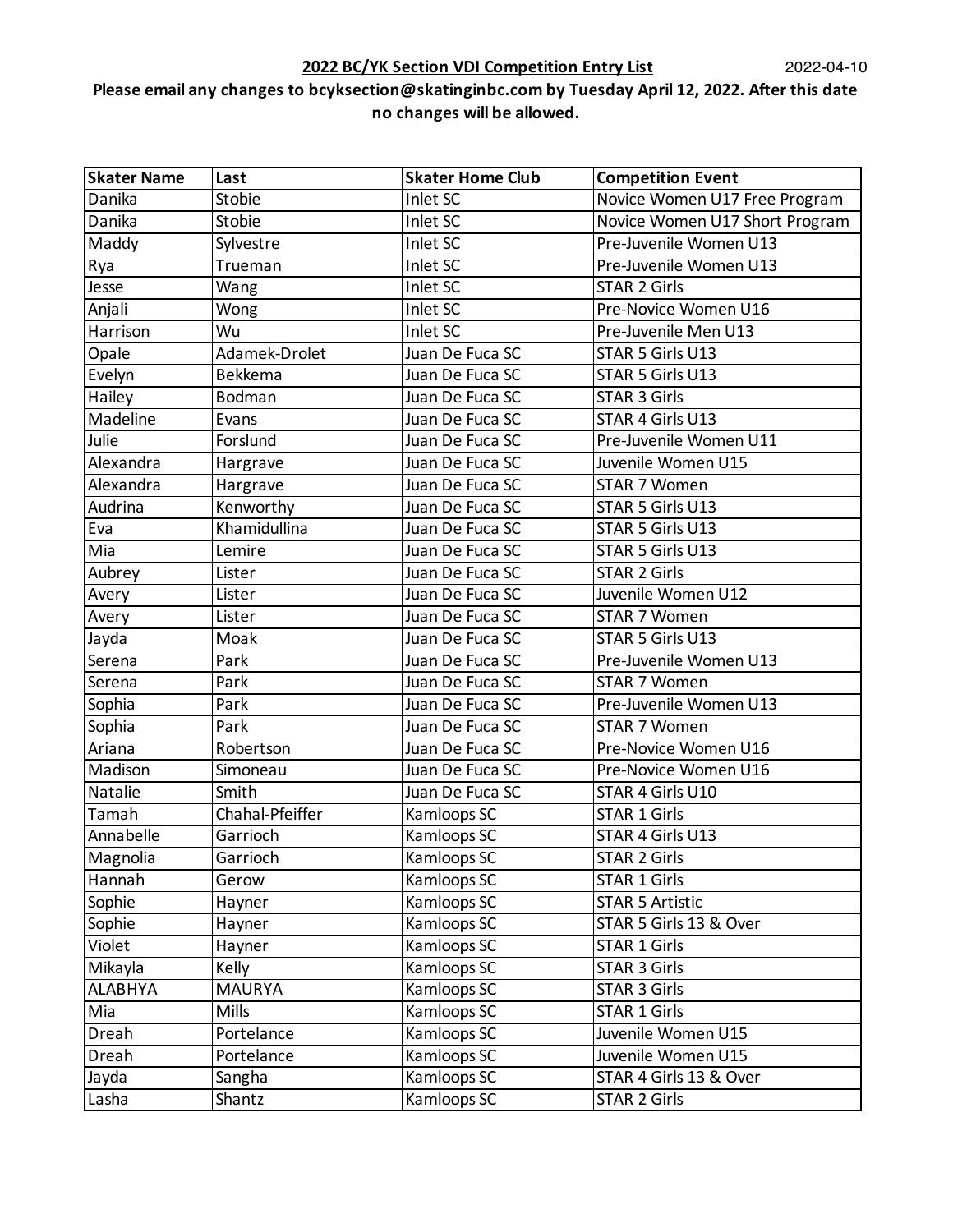### **2022 BC/YK Section VDI Competition Entry List**

| <b>Skater Name</b> | Last           | <b>Skater Home Club</b> | <b>Competition Event</b>       |
|--------------------|----------------|-------------------------|--------------------------------|
| Tieler             | Shular         | Kamloops SC             | STAR 5 Girls 13 & Over         |
| <b>Triss</b>       | Shular         | Kamloops SC             | <b>STAR 2 Girls</b>            |
| Kaia               | Trenholm       | Kamloops SC             | STAR 5 Girls 13 & Over         |
| Calissa            | Adlem          | Kelowna FSC             | Novice Women U17 Free Program  |
| Calissa            | Adlem          | Kelowna FSC             | Novice Women U17 Short Program |
| Payton             | Bannerman      | Kelowna FSC             | <b>STAR 7 Women</b>            |
| Payton             | Bannerman      | Kelowna FSC             | <b>STAR 8 Women</b>            |
| Abby               | <b>Bulawka</b> | Kelowna FSC             | Junior Women U19 Short Program |
| Madison            | Clark          | Kelowna FSC             | <b>STAR 2 Girls</b>            |
| Sophie             | Clark          | Kelowna FSC             | STAR 5 Girls U13               |
| Makayla            | Forrest        | Kelowna FSC             | Pre-Novice Women U16           |
| Kakeru             | Hakamata       | Kelowna FSC             | <b>STAR 2 Boys</b>             |
| Vienna             | Harwood        | Kelowna FSC             | Senior Women Short Program     |
| Rowan              | Hughes         | Kelowna FSC             | <b>STAR 3 Girls</b>            |
| Katie              | Jones          | Kelowna FSC             | Gold Women                     |
| Gabrielle          | Jugnauth       | Kelowna FSC             | Novice Women U17 Free Program  |
| Gabrielle          | Jugnauth       | Kelowna FSC             | Novice Women U17 Short Program |
| AMY                | <b>KIM</b>     | Kelowna FSC             | Pre-Juvenile Women U13         |
| Justine            | Labonte        | Kelowna FSC             | STAR 7 Women                   |
| Justine            | Labonte        | Kelowna FSC             | <b>STAR 8 Women</b>            |
| Malayna            | Lesko          | Kelowna FSC             | Junior Women U19 Free Program  |
| Malayna            | Lesko          | Kelowna FSC             | Junior Women U19 Short Program |
| Christiana         | Lock           | Kelowna FSC             | Pre-Novice Women U16           |
| Konstantina        | Lock           | Kelowna FSC             | Junior Women U19 Free Program  |
| Konstantina        | Lock           | Kelowna FSC             | Junior Women U19 Short Program |
| Ivy                | Matieshen      | Kelowna FSC             | Pre-Juvenile Women U11         |
| Abbey              | McTavish       | Kelowna FSC             | <b>STAR 8 Women</b>            |
| Abbey              | Mctavish       | Kelowna FSC             | <b>STAR 7 Women</b>            |
| Vanessa            | Moretto        | Kelowna FSC             | STAR 4 Girls U13               |
| Milara             | Okabe          | Kelowna FSC             | Junior Women U19 Short Program |
| Irene              | Park           | Kelowna FSC             | <b>STAR 3 Girls</b>            |
| Gwenyth            | Preston        | Kelowna FSC             | Gold Women                     |
| Gwenyth            | Preston        | Kelowna FSC             | <b>STAR 9 Women</b>            |
| Sydney             | Price          | Kelowna FSC             | Pre-Juvenile Women U11         |
| Emily              | <b>Sales</b>   | Kelowna FSC             | Junior Women U19 Free Program  |
| Emily              | Sales          | Kelowna FSC             | Junior Women U19 Short Program |
| Ava                | Sanderson      | Kelowna FSC             | Novice Women U17 Free Program  |
| Ava                | Sanderson      | Kelowna FSC             | Novice Women U17 Short Program |
| Sophie             | Sanderson      | Kelowna FSC             | Novice Women U17 Free Program  |
| Sophie             | Sanderson      | Kelowna FSC             | Novice Women U17 Short Program |
| Samantha           | Smith          | Kelowna FSC             | <b>STAR 3 Girls</b>            |
| Sarah              | Surminsky      | Kelowna FSC             | STAR 4 Girls 13 & Over         |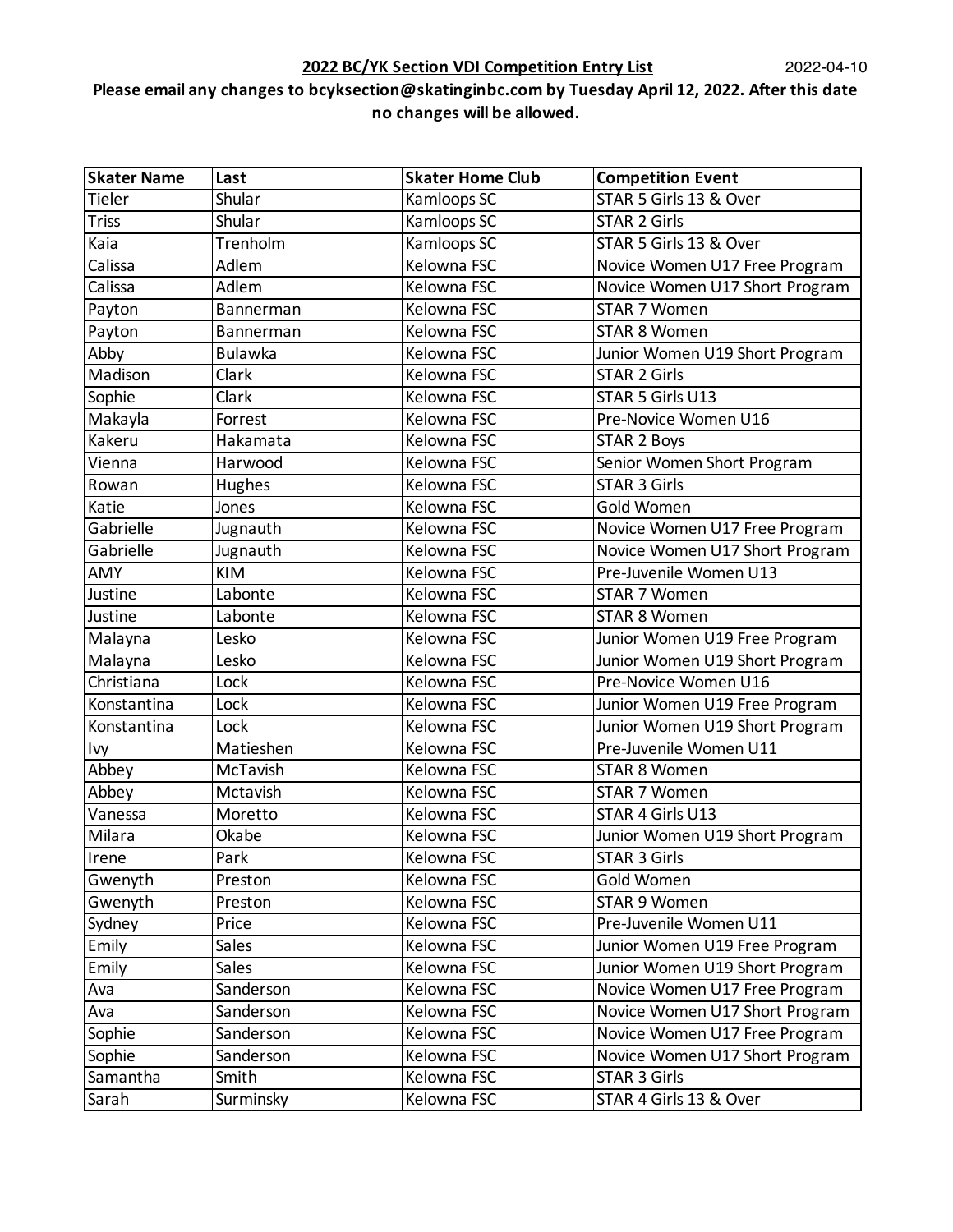| <b>Skater Name</b> | Last         | <b>Skater Home Club</b> | <b>Competition Event</b>       |
|--------------------|--------------|-------------------------|--------------------------------|
| Rebekah            | Vader        | Kelowna FSC             | <b>STAR 3 Girls</b>            |
| Isabella           | Vigil Keller | Kelowna FSC             | Pre-Novice Women U16           |
| Olivia             | Waters       | Kelowna FSC             | STAR 5 Girls U10               |
| Hanna              | Woolley      | Kelowna FSC             | <b>STAR 3 Girls</b>            |
| Megan              | Yudin        | Kelowna FSC             | Junior Women U19 Free Program  |
| Megan              | Yudin        | Kelowna FSC             | Junior Women U19 Short Program |
| Ava                | Anselmo      | Kerrisdale FSC          | <b>STAR 3 Girls</b>            |
| Evelyn             | Chen         | Kerrisdale FSC          | <b>STAR 2 Girls</b>            |
| Tessa              | Clinch       | Kerrisdale FSC          | <b>STAR 3 Girls</b>            |
| Jade               | Holness      | Kerrisdale FSC          | <b>STAR 8 Women</b>            |
| Grace              | Hu           | Kerrisdale FSC          | <b>STAR 2 Girls</b>            |
| Stephanie          | Hu           | Kerrisdale FSC          | STAR 5 Girls U13               |
| Nanako             | Kasahara     | Kerrisdale FSC          | <b>STAR 3 Girls</b>            |
| Rinako             | Kasahara     | Kerrisdale FSC          | STAR 4 Girls U10               |
| Olivia             | Kostiw       | Kerrisdale FSC          | STAR 4 Girls U13               |
| Sofie              | Li           | Kerrisdale FSC          | STAR 5 Girls U13               |
| Claire             | Liu          | Kerrisdale FSC          | STAR 5 Girls U13               |
| Aaron              | Sun          | Kerrisdale FSC          | <b>STAR 5 Boys</b>             |
| Nina               | Tsai         | Kerrisdale FSC          | STAR 7 Women                   |
| Kyra               | Uyeda        | Kerrisdale FSC          | <b>STAR 8 Women</b>            |
| Chloe              | Wei          | Kerrisdale FSC          | STAR 4 Girls U13               |
| Katelyn            | Wei          | Kerrisdale FSC          | <b>STAR 3 Girls</b>            |
| Hafsa              | Akiyama      | Killarney Centre        | STAR 5 Girls U13               |
| Summer             | Cannell      | Killarney Centre        | STAR 10 Women                  |
| Summer             | Cannell      | Killarney Centre        | <b>STAR 9 Women</b>            |
| Alisha             | Chan         | Killarney Centre        | STAR 4 Girls U10               |
| Allison            | Chung        | Killarney Centre        | <b>STAR 3 Girls</b>            |
| Anna               | Collins      | Killarney Centre        | STAR 4 Girls U13               |
| Sophie             | Dong         | Killarney Centre        | STAR 4 Girls U13               |
| Lia                | Gardner      | Killarney Centre        | Pre-Novice Women U16           |
| Amelia             | Harrison     | Killarney Centre        | STAR 3 Girls                   |
| Millie             | Hong         | Killarney Centre        | Pre-Novice Women U16           |
| Violet             | Kaltenbruner | <b>Killarney Centre</b> | <b>STAR 2 Girls</b>            |
| Charlotte          | Kong         | Killarney Centre        | Pre-Novice Women U16           |
| Caroline           | Lan          | Killarney Centre        | <b>STAR 3 Girls</b>            |
| Eva                | Le           | Killarney Centre        | Juvenile Women U12             |
| Katherine          | Le           | Killarney Centre        | STAR 4 Girls U10               |
| London             | Le           | Killarney Centre        | STAR 5 Girls U13               |
| Raina              | Leghari      | Killarney Centre        | STAR 6 Women                   |
| Hayley             | Lin          | Killarney Centre        | STAR 4 Girls U13               |
| Kathy              | Ling         | Killarney Centre        | STAR 6 Women                   |
| Rachel             | Lok          | Killarney Centre        | Pre-Juvenile Women U13         |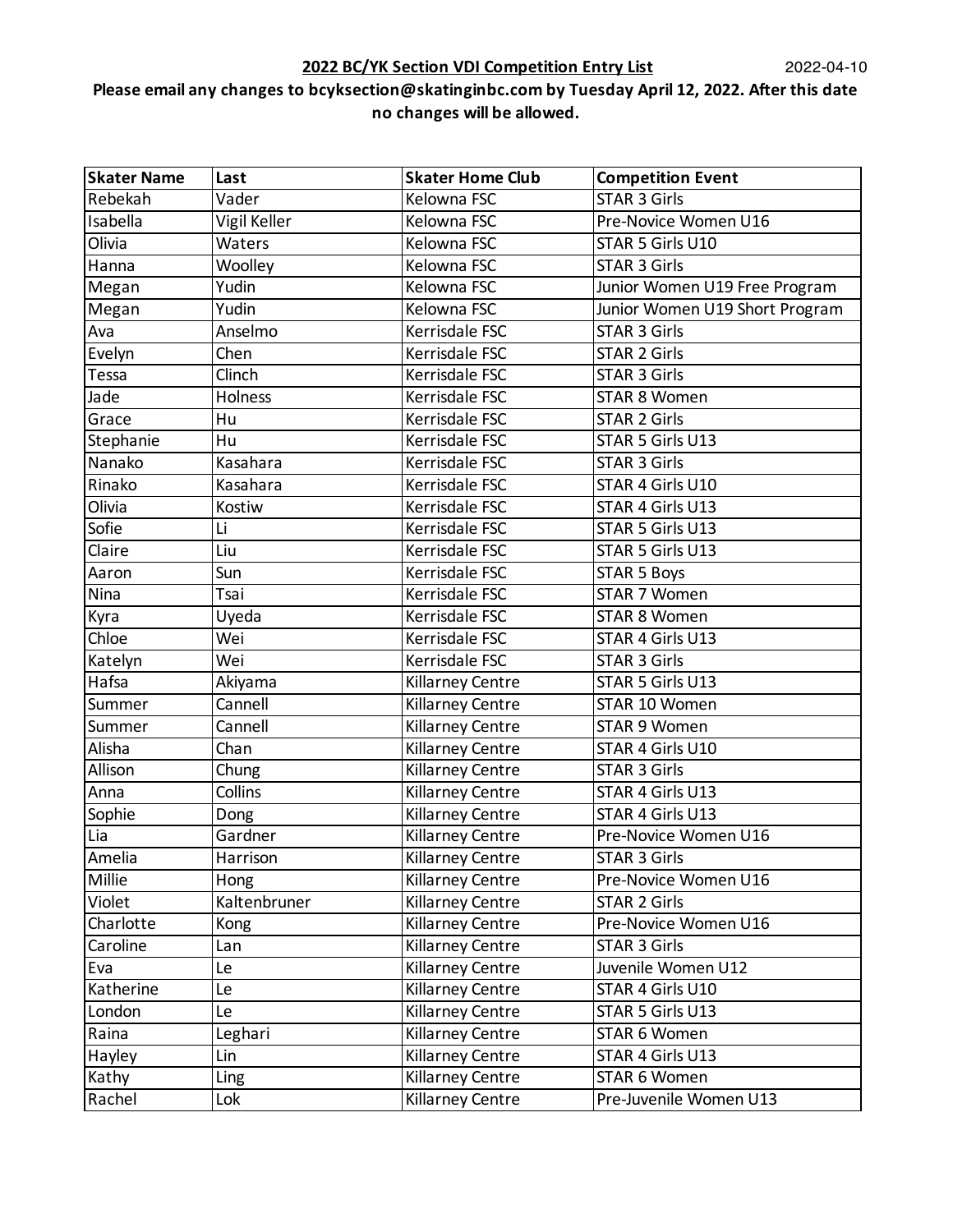| <b>Skater Name</b> | Last                  | <b>Skater Home Club</b> | <b>Competition Event</b>       |
|--------------------|-----------------------|-------------------------|--------------------------------|
| Serena             | Lu                    | <b>Killarney Centre</b> | Pre-Novice Women U16           |
| Alicia             | <b>Ng</b>             | Killarney Centre        | Novice Women U17 Free Program  |
| Alicia             | Ng                    | <b>Killarney Centre</b> | Novice Women U17 Short Program |
| Joah               | Park                  | Killarney Centre        | <b>STAR 3 Girls</b>            |
| Leonie             | Planche               | <b>Killarney Centre</b> | <b>STAR 3 Girls</b>            |
| Katherine          | Soo                   | Killarney Centre        | <b>STAR 3 Girls</b>            |
| Kristienne         | Soo                   | <b>Killarney Centre</b> | STAR 6 Women                   |
| Audrey             | Thiriar-Moore         | <b>Killarney Centre</b> | Novice Women U17 Free Program  |
| Audrey             | Thiriar-Moore         | <b>Killarney Centre</b> | Novice Women U17 Short Program |
| Ella               | Tong                  | <b>Killarney Centre</b> | STAR 4 Girls U10               |
| Alli               | Trach                 | Killarney Centre        | <b>STAR 3 Girls</b>            |
| Emma               | Tung                  | Killarney Centre        | Pre-Juvenile Women U13         |
| Vicky              | Xu                    | Killarney Centre        | <b>STAR 3 Girls</b>            |
| Sakura             | Yamaguchi             | <b>Killarney Centre</b> | <b>STAR 3 Girls</b>            |
| Sena               | Yip                   | Killarney Centre        | STAR 5 Girls U10               |
| Ella               | Yuan                  | <b>Killarney Centre</b> | <b>STAR 3 Girls</b>            |
| Samantha           | Yun                   | Killarney Centre        | STAR 5 Girls U13               |
| Aaron              | Yung                  | Killarney Centre        | <b>STAR 2 Boys</b>             |
| sara               | AHENDEN               | Kitsilano FSC           | STAR 5 Girls 13 & Over         |
| Elise              | <b>Boley</b>          | Kitsilano FSC           | STAR 4 Girls U13               |
| Julian             | <b>Bradbury</b>       | Kitsilano FSC           | <b>STAR 3 Boys</b>             |
| Yubin              | Choi                  | Kitsilano FSC           | STAR 5 Girls U13               |
| Elisa              | Choi                  | Kitsilano FSC           | <b>STAR 1 Girls</b>            |
| Charli             | Kemper                | Kitsilano FSC           | <b>STAR 1 Girls</b>            |
| Audrey             | Lu                    | Kitsilano FSC           | <b>STAR 2 Girls</b>            |
| Derek              | Meng                  | Kitsilano FSC           | <b>STAR 3 Boys</b>             |
| Yuki               | Mitsui                | Kitsilano FSC           | STAR 5 Girls 13 & Over         |
| Eally              | Peled                 | Kitsilano FSC           | <b>STAR 2 Girls</b>            |
| Nadia              | Schiller              | Kitsilano FSC           | STAR 4 Girls 13 & Over         |
| Leonarda           | Semenoff-Pakhmournaia | Kitsilano FSC           | <b>STAR 3 Girls</b>            |
| Matthew            | Yang                  | Kitsilano FSC           | STAR 3 Boys                    |
| Ema                | ASAI                  | Langley FSC             | STAR 7 Women                   |
| Ema                | Asai                  | Langley FSC             | <b>STAR 8 Women</b>            |
| Reina              | Asai                  | Langley FSC             | STAR 7 Women                   |
| Reina              | Asai                  | Langley FSC             | STAR 8 Women                   |
| Annaliese          | Beckmann              | Langley FSC             | STAR 5 Girls 13 & Over         |
| Ariel              | Chan                  | Langley FSC             | <b>STAR 2 Girls</b>            |
| Lucy               | Chen                  | Langley FSC             | <b>STAR 3 Girls</b>            |
| Shema              | Chiang                | Langley FSC             | <b>STAR 2 Girls</b>            |
| Taylor             | Cole                  | Langley FSC             | <b>STAR 2 Girls</b>            |
| Allyson            | Cox                   | Langley FSC             | STAR 5 Girls U13               |
| Atlyn              | Davies                | Langley FSC             | <b>STAR 2 Girls</b>            |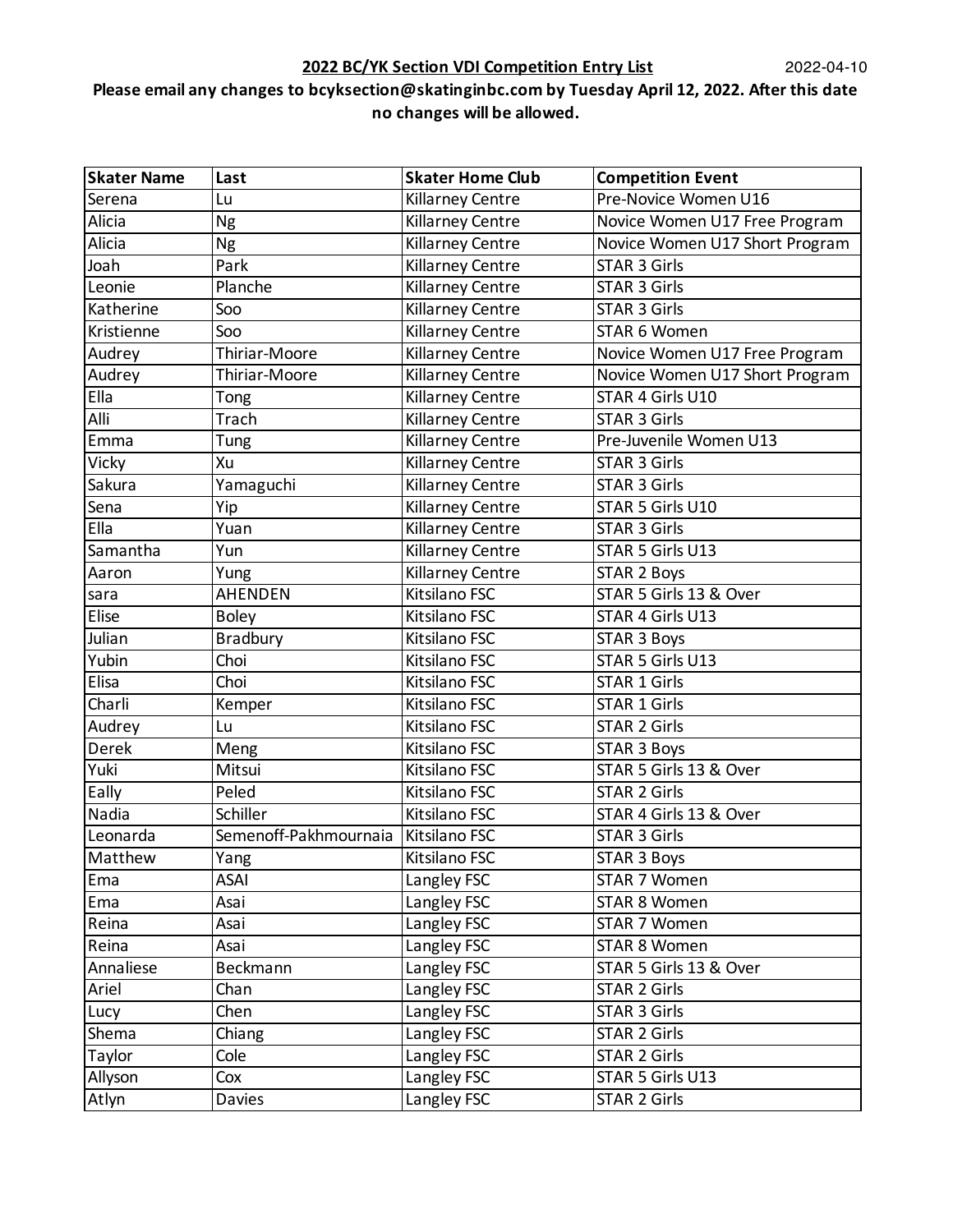| <b>Skater Name</b> | Last            | <b>Skater Home Club</b> | <b>Competition Event</b> |
|--------------------|-----------------|-------------------------|--------------------------|
| Kendyl             | Edwards         | Langley FSC             | <b>STAR 2 Girls</b>      |
| Sophia             | Hu              | Langley FSC             | <b>STAR 2 Girls</b>      |
| Charlee            | Hyde            | Langley FSC             | <b>STAR 2 Girls</b>      |
| Allison            | Jang            | Langley FSC             | <b>STAR 1 Girls</b>      |
| Joslyn             | Jonker          | Langley FSC             | <b>STAR 2 Girls</b>      |
| Dana               | Kim             | Langley FSC             | STAR 5 Girls U13         |
| Yein               | Kim             | Langley FSC             | STAR 2 Girls             |
| Evan               | Li              | Langley FSC             | <b>STAR 4 Boys</b>       |
| Hannah             | Li              | Langley FSC             | Juvenile Women U15       |
| Irena              | Lin             | Langley FSC             | Juvenile Women U12       |
| Ella               | McPhee          | Langley FSC             | <b>STAR 2 Girls</b>      |
| Taylah             | Mercier         | Langley FSC             | STAR 4 Girls U13         |
| Nyah               | Parent          | Langley FSC             | <b>STAR 1 Girls</b>      |
| Aiyana             | Randhawa        | Langley FSC             | <b>STAR 3 Girls</b>      |
| Olivia             | Schoeber        | Langley FSC             | <b>STAR 2 Girls</b>      |
| Charmaine          | Song            | Langley FSC             | STAR 6 Women             |
| Maya               | Towstyka        | Langley FSC             | STAR 5 Girls 13 & Over   |
| Kate               | Whiddington     | Langley FSC             | <b>STAR 1 Girls</b>      |
| Kate               | <b>Boyes</b>    | Maple Ridge SC          | STAR 6 Women             |
| Kate               | <b>Boyes</b>    | Maple Ridge SC          | <b>STAR 7 Women</b>      |
| Solana             | <b>Bucknell</b> | Maple Ridge SC          | <b>Gold Artistic</b>     |
| Solana             | <b>Bucknell</b> | Maple Ridge SC          | <b>STAR 8 Women</b>      |
| Kaylee             | Clarke          | Maple Ridge SC          | <b>STAR 2 Girls</b>      |
| Nadia              | Czubak          | Maple Ridge SC          | <b>STAR 3 Girls</b>      |
| Abigail            | Denroche        | Maple Ridge SC          | STAR 4 Girls 13 & Over   |
| Abigail            | denroche        | Maple Ridge SC          | <b>STAR 5 Artistic</b>   |
| Alina              | Gailans         | Maple Ridge SC          | <b>STAR 3 Girls</b>      |
| Timmy              | Jin             | Maple Ridge SC          | <b>STAR 3 Boys</b>       |
| Kaylee             | Kim             | Maple Ridge SC          | STAR 4 Girls U13         |
| Vanessa            | Kinvig          | Maple Ridge SC          | <b>STAR 2 Girls</b>      |
| Adalind            | Koppa           | Maple Ridge SC          | <b>STAR 1 Girls</b>      |
| Emily              | Lenkevitch      | Maple Ridge SC          | <b>STAR 1 Girls</b>      |
| Nevaeh             | Loveridge       | Maple Ridge SC          | <b>STAR 3 Girls</b>      |
| Saga               | Ludviksdottir   | Maple Ridge SC          | <b>STAR 2 Girls</b>      |
| Leila              | Nurbakhsh       | Maple Ridge SC          | <b>STAR 3 Girls</b>      |
| Lisa               | O'Reilly        | Maple Ridge SC          | STAR 4 Girls U13         |
| Sky                | Pickering       | Maple Ridge SC          | STAR 10 Women            |
| Isabella           | Proctor         | Maple Ridge SC          | <b>STAR 2 Girls</b>      |
| Laiken             | Richardson      | Maple Ridge SC          | <b>STAR 9 Artistic</b>   |
| Laiken             | Richardson      | Maple Ridge SC          | STAR 6 Women             |
| Emily              | Rico            | Maple Ridge SC          | <b>Gold Artistic</b>     |
| Emily              | Rico            | Maple Ridge SC          | Juvenile Women U15       |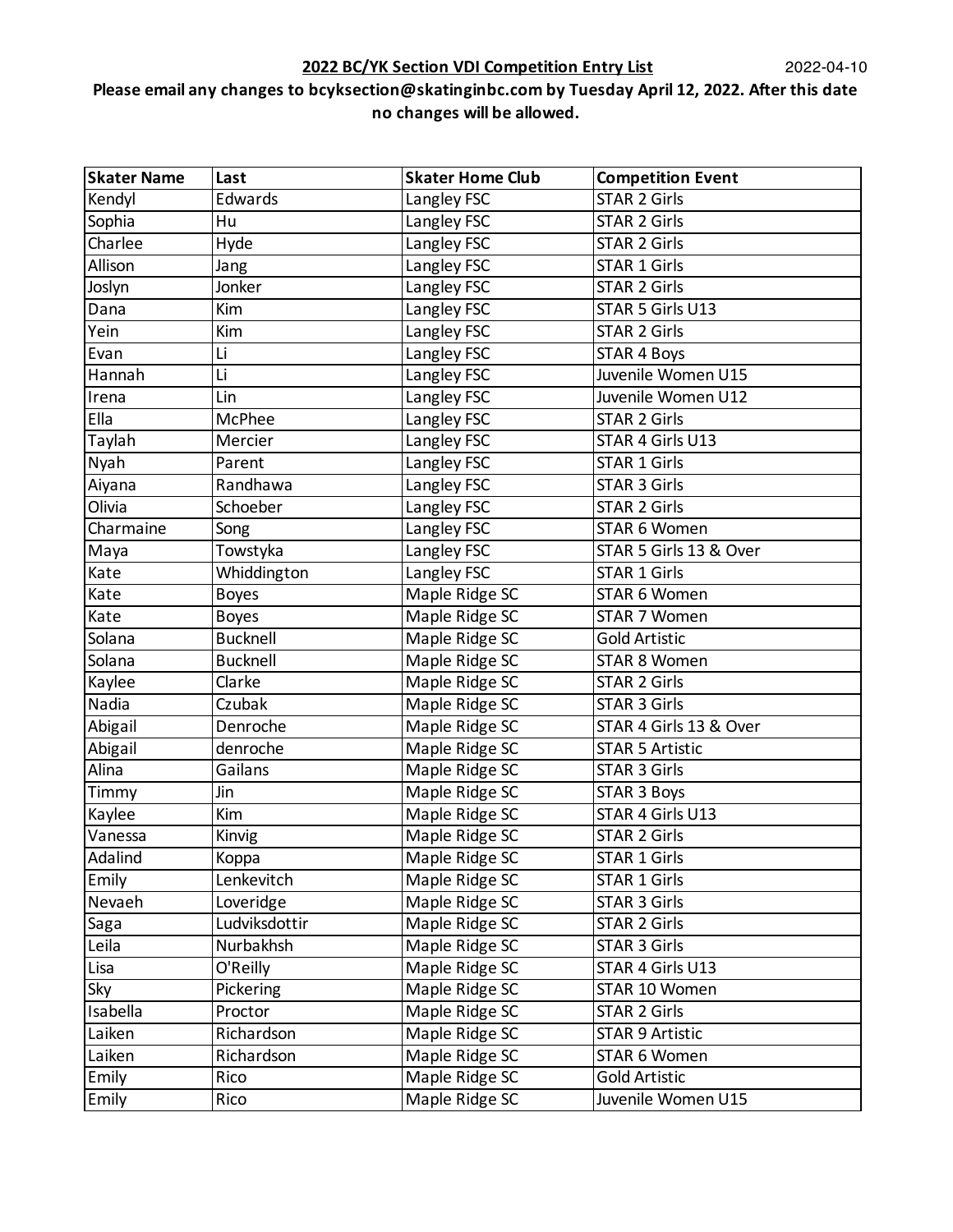#### **2022 BC/YK Section VDI Competition Entry List**

| <b>Skater Name</b> | Last             | <b>Skater Home Club</b> | <b>Competition Event</b> |
|--------------------|------------------|-------------------------|--------------------------|
| Makaylah           | Stefanucci       | Maple Ridge SC          | STAR 4 Girls U13         |
| Makaylah           | Stefanucci       | Maple Ridge SC          | <b>STAR 5 Artistic</b>   |
| Miya               | Yoshiyama        | Maple Ridge SC          | <b>STAR 3 Girls</b>      |
| Emma               | Ginter           | <b>Mission FSC</b>      | <b>STAR 2 Girls</b>      |
| Grace              | Hodgson          | <b>Mission FSC</b>      | <b>STAR 3 Girls</b>      |
| Katie              | Jorgenson        | <b>Mission FSC</b>      | <b>STAR 2 Girls</b>      |
| Clara              | La Hay           | <b>Mission FSC</b>      | <b>STAR 3 Girls</b>      |
| Lyla               | La Hay           | <b>Mission FSC</b>      | STAR 7 Women             |
| Lyla               | La Hay           | <b>Mission FSC</b>      | <b>STAR 7 Artistic</b>   |
| Kalee              | Malow            | <b>Mission FSC</b>      | <b>STAR 3 Girls</b>      |
| Alexis             | Norrie           | <b>Mission FSC</b>      | <b>STAR 2 Girls</b>      |
| Alice              | Popovich         | <b>Mission FSC</b>      | <b>STAR 3 Girls</b>      |
| Ani                | Rodenburg        | <b>Mission FSC</b>      | <b>STAR 2 Girls</b>      |
| <b>Bella</b>       | Rodenburg        | <b>Mission FSC</b>      | <b>STAR 2 Girls</b>      |
| Aya                | Abassi           | North Surrey SC         | STAR 5 Girls U13         |
| Aya                | Abassi           | North Surrey SC         | <b>STAR 5 Artistic</b>   |
| audrey             | allister ordoñez | North Surrey SC         | STAR 7 Women             |
| <b>AUDREY</b>      | ALLISTER ORDOÑEZ | North Surrey SC         | <b>STAR 8 Women</b>      |
| Shirnah            | Cornelis         | North Surrey SC         | <b>Gold Artistic</b>     |
| Shirnah            | Cornelis         | North Surrey SC         | Gold Women               |
| Bethany            | Guani            | North Surrey SC         | Pre-Juvenile Women U13   |
| Bethany            | Guani            | North Surrey SC         | <b>STAR 5 Artistic</b>   |
| Kiyora             | House            | North Surrey SC         | <b>STAR 3 Girls</b>      |
| Aryel              | Lo               | North Surrey SC         | Pre-Juvenile Women U13   |
| Aryel              | Lo               | North Surrey SC         | STAR 7 Women             |
| Christina          | Morochko         | North Surrey SC         | <b>STAR 1 Girls</b>      |
| Abbigail           | Nguyen           | North Surrey SC         | <b>STAR 2 Girls</b>      |
| Julia              | Pedley Chan      | North Surrey SC         | Pre-Novice Women U16     |
| Marcus             | Pedley Chan      | North Surrey SC         | <b>STAR 5 Artistic</b>   |
| Marcus             | Pedley Chan      | North Surrey SC         | <b>STAR 5 Boys</b>       |
| Elizabeth          | roman            | North Surrey SC         | <b>Gold Artistic</b>     |
| Avleen             | Shettra          | North Surrey SC         | <b>STAR 5 Artistic</b>   |
| Avleen             | Shettra          | North Surrey SC         | STAR 6 Women             |
| Thianna            | Sinniah          | North Surrey SC         | <b>STAR 3 Girls</b>      |
| Jamilee            | Sun              | North Surrey SC         | <b>STAR 3 Girls</b>      |
| Kalina             | Truong-Nguyen    | North Surrey SC         | <b>STAR 2 Girls</b>      |
| Aiko               | Uzama            | North Surrey SC         | <b>STAR 5 Artistic</b>   |
| Jessie             | Wen              | North Surrey SC         | <b>STAR 2 Girls</b>      |
| Carly              | Wong             | North Surrey SC         | STAR 4 Girls U10         |
| Isabella           | Wu               | North Surrey SC         | <b>STAR 3 Girls</b>      |
| Sarah              | Aka              | <b>NBCCS</b>            | STAR 4 Girls U13         |
| Sarah              | Aka              | <b>NBCCS</b>            | <b>STAR 5 Artistic</b>   |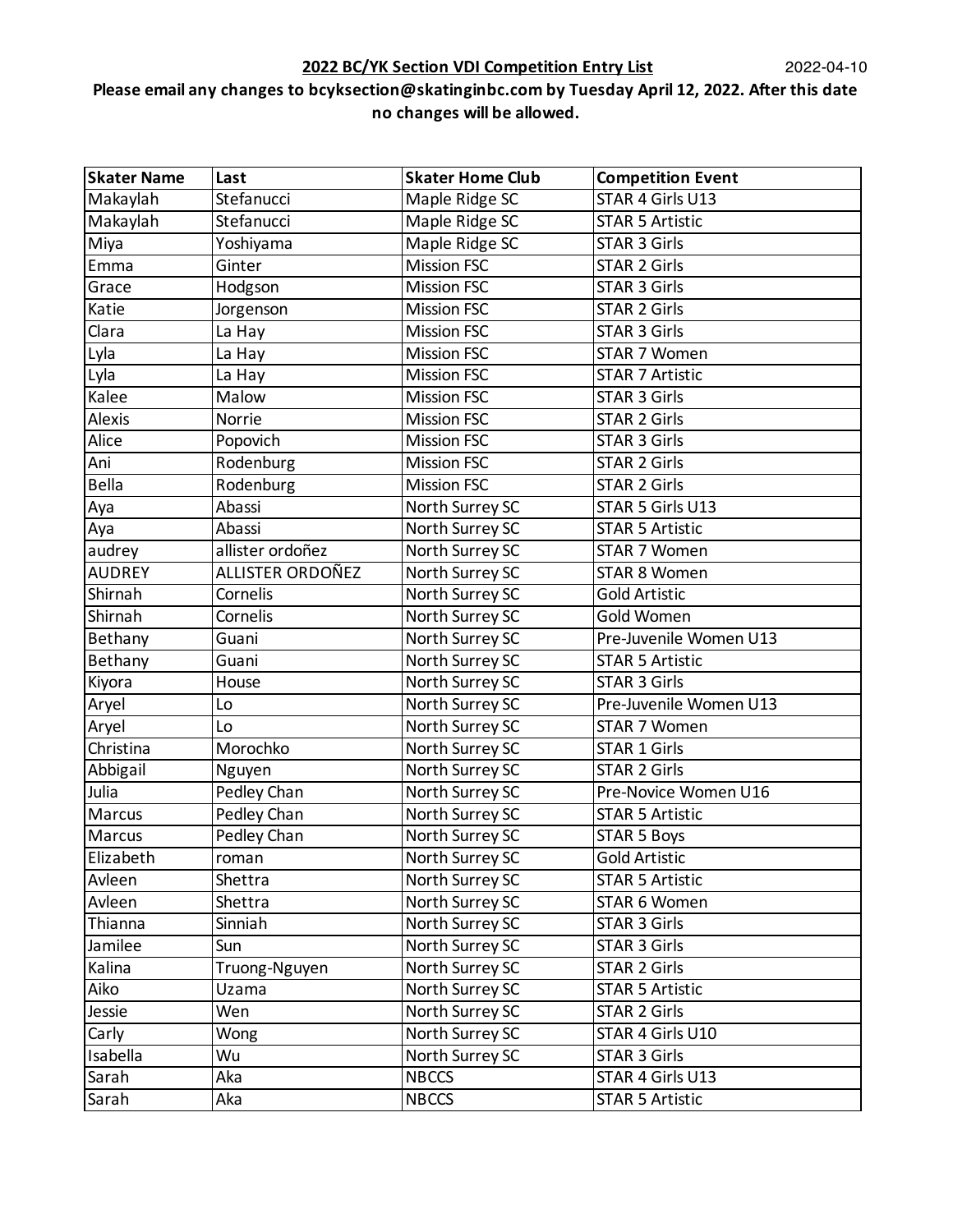| <b>Skater Name</b> | Last             | <b>Skater Home Club</b> | <b>Competition Event</b>       |
|--------------------|------------------|-------------------------|--------------------------------|
| Caitlyn            | <b>Baker</b>     | <b>NBCCS</b>            | STAR 4 Girls U13               |
| Elliott            | <b>Bragg</b>     | <b>NBCCS</b>            | <b>STAR 3 Girls</b>            |
| Finnegan           | Cassidy          | <b>NBCCS</b>            | <b>STAR 5 Boys</b>             |
| Ava                | Lawton           | <b>NBCCS</b>            | <b>STAR 1 Girls</b>            |
| Eden               | McHale           | <b>NBCCS</b>            | STAR 4 Girls U13               |
| Eden               | McHale           | <b>NBCCS</b>            | <b>STAR 5 Artistic</b>         |
| Calum              | McKay-Stratton   | <b>NBCCS</b>            | <b>STAR 5 Artistic</b>         |
| Calum              | McKay-Stratton   | <b>NBCCS</b>            | <b>STAR 5 Boys</b>             |
| Tierney            | Mckeown          | <b>NBCCS</b>            | <b>STAR 2 Boys</b>             |
| Eileen             | Reay             | <b>NBCCS</b>            | STAR 5 Girls 13 & Over         |
| Ava                | Schokking        | <b>NBCCS</b>            | STAR 4 Girls 13 & Over         |
| Ava                | Schokking        | <b>NBCCS</b>            | <b>STAR 5 Artistic</b>         |
| Daytona            | Thomas           | <b>NBCCS</b>            | STAR 4 Girls U13               |
| Daytona            | Thomas           | <b>NBCCS</b>            | <b>STAR 5 Artistic</b>         |
| Cloé               | Bernard          | Oak Bay FSC             | <b>STAR 9 Women</b>            |
| Halle              | Clarke           | Oak Bay FSC             | STAR 6 Women                   |
| Luca               | Conforti         | Oak Bay FSC             | Juvenile Men U15               |
| <b>Nico</b>        | Conforti         | Oak Bay FSC             | Pre-Novice Men U16             |
| salome             | diaz             | Oak Bay FSC             | Juvenile Women U12             |
| salome             | diaz             | Oak Bay FSC             | STAR 7 Women                   |
| Sofia              | Diaz             | Oak Bay FSC             | Juvenile Women U15             |
| Norah              | Haydar           | Oak Bay FSC             | Novice Women U17 Free Program  |
| Norah              | Haydar           | Oak Bay FSC             | Novice Women U17 Short Program |
| Sophie             | Jolivet          | Oak Bay FSC             | <b>STAR 3 Girls</b>            |
| Katherine          | Lee              | Oak Bay FSC             | <b>STAR 7 Women</b>            |
| Chloe              | Ronald           | Oak Bay FSC             | STAR 4 Girls 13 & Over         |
| Finnley            | Shultz           | Oak Bay FSC             | <b>STAR 3 Girls</b>            |
| Azaria             | Sooknanan        | Oak Bay FSC             | <b>STAR 3 Girls</b>            |
| Lucy               | Sutton           | Oak Bay FSC             | <b>STAR 3 Girls</b>            |
| mackenzie          | wavryk           | Oak Bay FSC             | Gold Women                     |
| Elsa               | Aguilar          | Port Coquitlam FSC      | <b>STAR 2 Girls</b>            |
| Lincoln            | Casoria          | Port Coquitlam FSC      | <b>STAR 2 Boys</b>             |
| Mina               | Jabali           | Port Coquitlam FSC      | <b>STAR 2 Girls</b>            |
| Violet             | Jarvis           | Port Coquitlam FSC      | STAR 3 Girls                   |
| Juliette           | Lashin           | Port Coquitlam FSC      | STAR 5 Girls U13               |
| Katriel            | Li               | Port Coquitlam FSC      | <b>STAR 3 Girls</b>            |
| Ava                | Loffler          | Port Coquitlam FSC      | STAR 2 Girls                   |
| Victoria           | Loyo             | Port Coquitlam FSC      | STAR 3 Girls                   |
| Megan              | McCarron         | Port Coquitlam FSC      | <b>STAR 2 Girls</b>            |
| Emma               | Child            | Prince George FSC       | STAR 7 Women                   |
| Tessa              | Child            | Prince George FSC       | STAR 4 Girls 13 & Over         |
| Violet             | Freeman-Idemilih | Prince George FSC       | Pre-Juvenile Women U13         |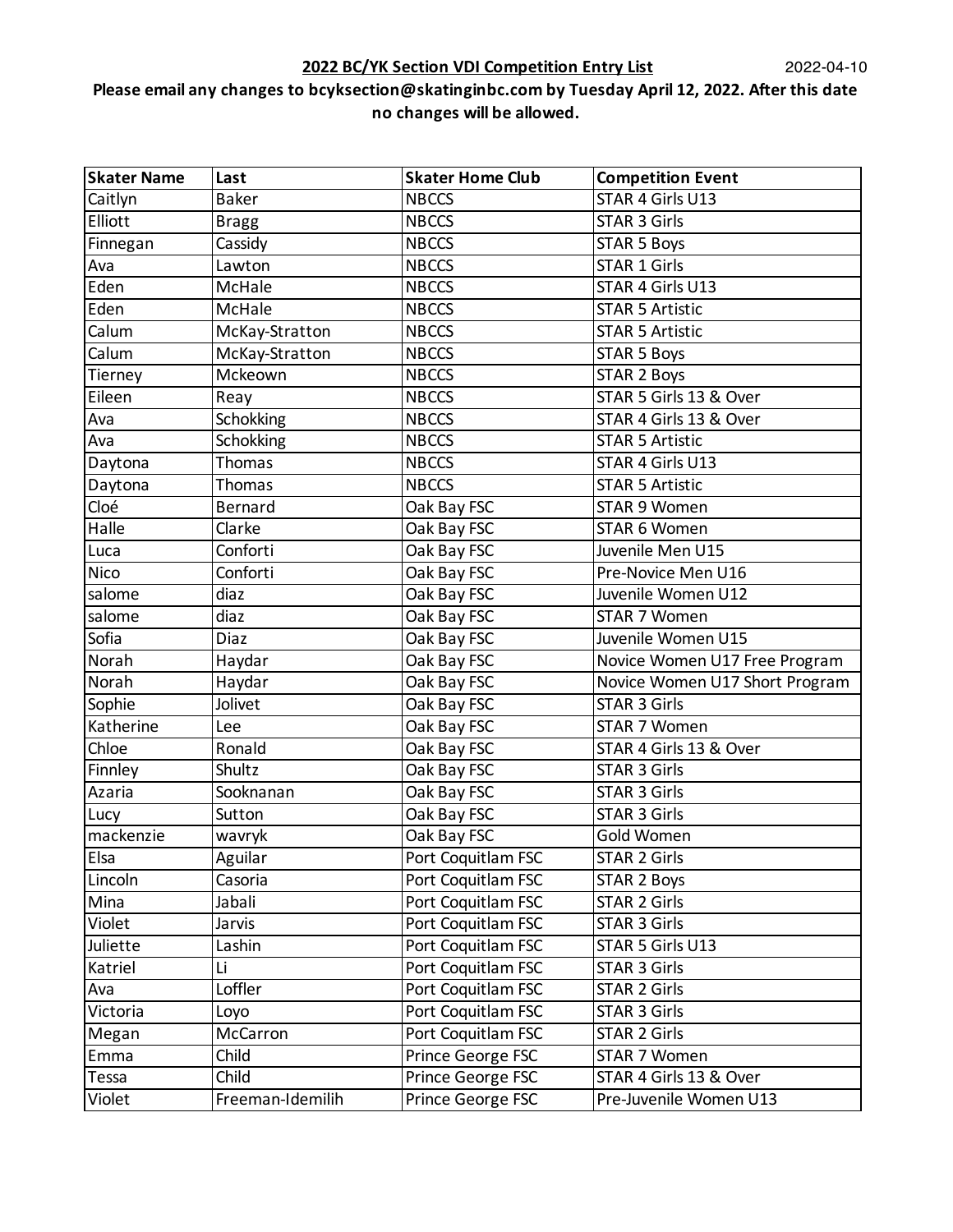#### **2022 BC/YK Section VDI Competition Entry List**

| <b>Skater Name</b> | Last              | <b>Skater Home Club</b>                         | <b>Competition Event</b>       |
|--------------------|-------------------|-------------------------------------------------|--------------------------------|
| Violet             | Freeman-Idemilih  | Prince George FSC                               | <b>STAR 5 Artistic</b>         |
| Priya              | Hamel             | Prince George FSC                               | <b>STAR 3 Girls</b>            |
| Isabelle           | Lacharite         | Prince George FSC                               | STAR 4 Girls 13 & Over         |
| Sophia             | Mohring           | Prince George FSC                               | Juvenile Women U15             |
| Sophia             | Mohring           | Prince George FSC                               | STAR 7 Women                   |
| Tessa              | Nicole            | Prince George FSC                               | STAR 6 Women                   |
| Starlene           | Robinson          | Prince George FSC                               | STAR 4 Girls U13               |
| Starlene           | Robinson          | Prince George FSC                               | <b>STAR 5 Artistic</b>         |
| Fawn               | Alberts           | Racquet Club of Victoria FJuvenile Women U12    |                                |
| Jenn               | Alberts           | Racquet Club of Victoria FSTAR 7 Women          |                                |
| Ruby               | <b>Blake</b>      | Racquet Club of Victoria FJuvenile Women U12    |                                |
| Ruby               | <b>Blake</b>      | Racquet Club of Victoria FSTAR 7 Women          |                                |
| Zainab             | El Amiri          | Racquet Club of Victoria FSTAR 4 Girls U13      |                                |
| Paisley            | <b>Hopkins</b>    | Racquet Club of Victoria F Pre-Novice Women U16 |                                |
| June               | Lim               | Racquet Club of Victoria FJuvenile Men U15      |                                |
| June               | Lim               | Racquet Club of Victoria FISTAR 7 Men           |                                |
| Katherine          | Lu                | Racquet Club of Victoria FISTAR 4 Girls U13     |                                |
| Sera               | Reid              | Racquet Club of Victoria FSTAR 4 Girls U13      |                                |
| Kaiulani           | Ross              | Racquet Club of Victoria FSTAR 7 Women          |                                |
| Stacy              | Zhu               | Racquet Club of Victoria F Pre-Novice Women U16 |                                |
| Mickey             | <b>Becker-Pos</b> | <b>Riley Park FSC</b>                           | Pre-Novice Free Dance          |
| Mickey             | <b>Becker-Pos</b> | Riley Park FSC                                  | Pre-Novice Pattern Dance       |
| Emma               | Cooper            | Riley Park FSC                                  | <b>STAR 1 Girls</b>            |
| Gabrielle          | Cooper            | <b>Riley Park FSC</b>                           | <b>STAR 2 Girls</b>            |
| <b>Bernice</b>     | Ko                | <b>Riley Park FSC</b>                           | <b>STAR 1 Girls</b>            |
| Kana               | Kusakabe          | <b>Riley Park FSC</b>                           | <b>STAR 2 Girls</b>            |
| Paulina            | Makarova          | <b>Riley Park FSC</b>                           | <b>STAR 2 Girls</b>            |
| Anthea             | Rillera           | Riley Park FSC                                  | <b>STAR 2 Girls</b>            |
| Paulina            | Grant             | Royal Glenora Club                              | Junior Women U19 Free Program  |
| Paulina            | Grant             | Royal Glenora Club                              | Junior Women U19 Short Program |
| Hannah             | Koosmann          | Saanich SC of Victoria                          | STAR 3 Girls                   |
| Nicole             | Koosmann          | Saanich SC of Victoria                          | <b>STAR 2 Girls</b>            |
| Mikayla            | Anderson          | Skate Sea2Sky                                   | <b>STAR 1 Girls</b>            |
| Isha               | Atariwala         | Skate Sea2Sky                                   | STAR 4 Girls 13 & Over         |
| Meher              | Atariwala         | Skate Sea2Sky                                   | <b>STAR 2 Boys</b>             |
| Dakota             | Brownjohn         | Skate Sea2Sky                                   | <b>STAR 3 Girls</b>            |
| Sacha              | Chénier-Peterson  | Skate Sea2Sky                                   | <b>STAR 5 Boys</b>             |
| Piper              | Evans             | Skate Sea2Sky                                   | STAR 6 Women                   |
| Piper              | Evans             | Skate Sea2Sky                                   | STAR 7 Women                   |
| Auston             | Gray              | Skate Sea2Sky                                   | <b>STAR 2 Boys</b>             |
| Jeevan             | Haer              | Skate Sea2Sky                                   | <b>STAR 1 Girls</b>            |
| Rhea               | Haer              | Skate Sea2Sky                                   | STAR 1 Girls                   |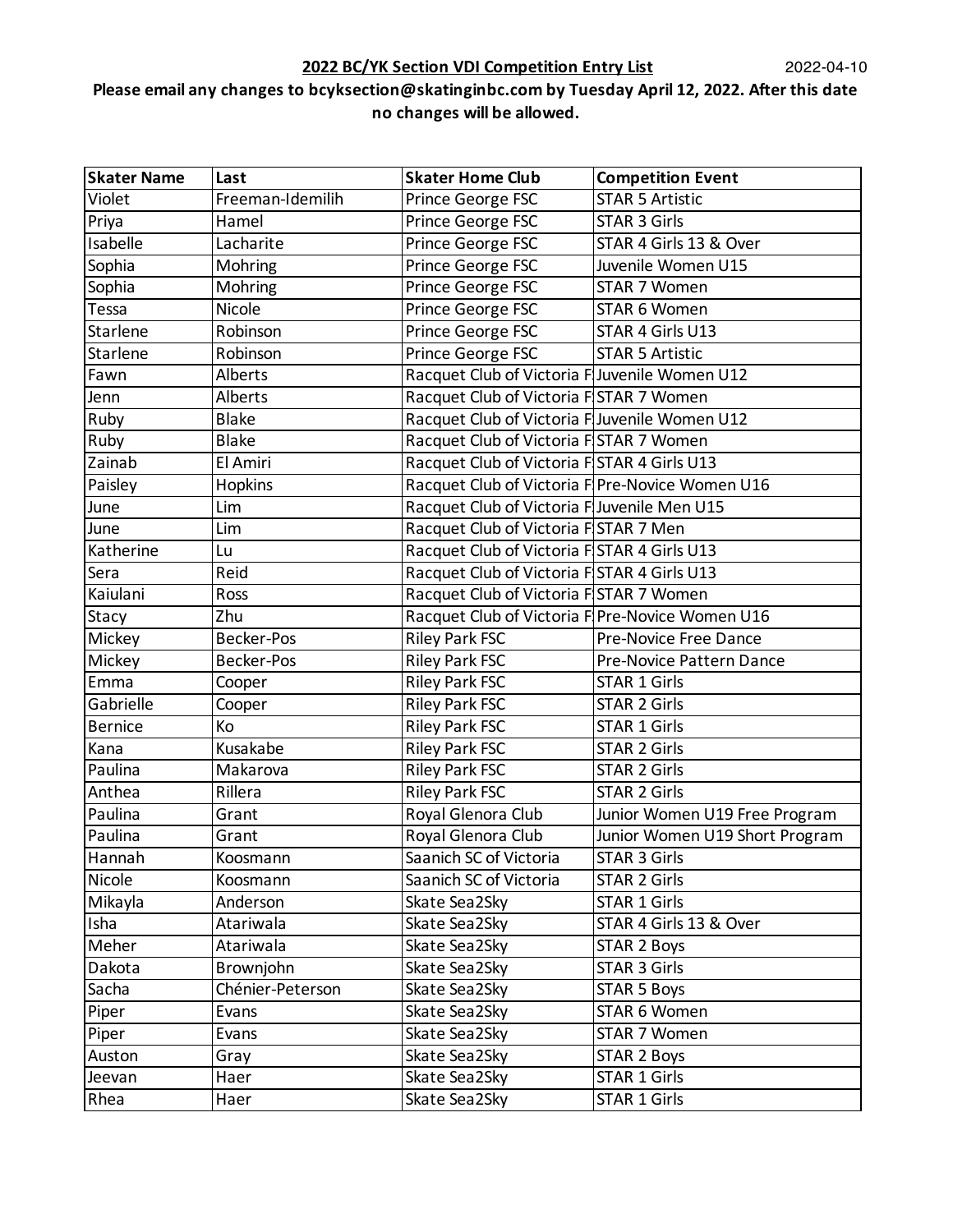| <b>Skater Name</b> | Last        | <b>Skater Home Club</b> | <b>Competition Event</b>      |
|--------------------|-------------|-------------------------|-------------------------------|
| Coral              | Humphrey    | Skate Sea2Sky           | STAR 5 Girls 13 & Over        |
| Coral              | Humphrey    | Skate Sea2Sky           | <b>STAR 5 Artistic</b>        |
| Paityn             | Jordan      | Skate Sea2Sky           | <b>STAR 3 Girls</b>           |
| Katherine          | Kordel      | Skate Sea2Sky           | <b>STAR 2 Girls</b>           |
| Ryelin             | McCarten    | Skate Sea2Sky           | <b>STAR 7 Artistic</b>        |
| Ryelin             | McCarten    | Skate Sea2Sky           | STAR 5 Girls 13 & Over        |
| Elizabeth          | McIllwraith | Skate Sea2Sky           | <b>Gold Artistic</b>          |
| Elizabeth          | McIllwraith | Skate Sea2Sky           | <b>STAR 9 Women</b>           |
| Celine             | Pereverzoff | Skate Sea2Sky           | STAR 5 Girls U13              |
| Chloe              | Pereverzoff | Skate Sea2Sky           | STAR 7 Women                  |
| Kate               | Risso       | Skate Sea2Sky           | <b>STAR 7 Artistic</b>        |
| Michael            | Rutishauser | Skate Sea2Sky           | <b>STAR 1 Boys</b>            |
| Timothy            | Rutishauser | Skate Sea2Sky           | <b>STAR 2 Boys</b>            |
| Nesta              | Schumacher  | Skate Sea2Sky           | <b>STAR 1 Girls</b>           |
| Faeryn             | Sherry      | Skate Sea2Sky           | <b>STAR 5 Artistic</b>        |
| Faeryn             | Sherry      | Skate Sea2Sky           | STAR 5 Girls U13              |
| Dori               | Tao         | Skate Sea2Sky           | <b>STAR 1 Girls</b>           |
| Saylor             | Wampler     | Skate Sea2Sky           | STAR 4 Girls U13              |
| Matilda            | Wight       | Skate Sea2Sky           | <b>STAR 3 Girls</b>           |
| Elaina             | Zohner      | Skate Sea2Sky           | <b>STAR 5 Artistic</b>        |
| Kolbie             | Doodson     | Smithers FSC            | STAR 5 Girls 13 & Over        |
| Kolbie             | Doodson     | Smithers FSC            | <b>STAR 7 Artistic</b>        |
| Madison            | Malkow      | Smithers FSC            | STAR 4 Girls U10              |
| <b>Brooke</b>      | Mide        | Summerland FSC          | STAR 4 Girls 13 & Over        |
| <b>Brooke</b>      | Mide        | Summerland FSC          | <b>STAR 7 Artistic</b>        |
| Keelyn             | Mitchell    | Summerland FSC          | <b>Gold Artistic</b>          |
| Keelyn             | Mitchell    | Summerland FSC          | STAR 10 Women                 |
| Keelyn             | Mitchell    | Summerland FSC          | <b>STAR 9 Women</b>           |
| Sayler             | Bencze      | Sungod SC               | STAR 4 Girls U10              |
| Audrey             | BI          | Sungod SC               | <b>STAR 2 Girls</b>           |
| Charlotte          | Boucher     | Sungod SC               | STAR 5 Girls U13              |
| Alson              | Chang       | Sungod SC               | Pre-Novice Men U16            |
| Jerry              | Chang       | Sungod SC               | <b>STAR 3 Boys</b>            |
| Kira               | Chang       | Sungod SC               | <b>STAR 3 Girls</b>           |
| Lexin              | Chen        | Sungod SC               | <b>STAR 3 Girls</b>           |
| Olivia             | Cheung      | Sungod SC               | STAR 4 Girls U10              |
| Raeleigh           | Daszenies   | Sungod SC               | <b>STAR 1 Girls</b>           |
| Mia                | Deane       | Sungod SC               | <b>STAR 1 Girls</b>           |
| Manheer            | Dhaliwal    | Sungod SC               | STAR 7 Women                  |
| Alisa              | Goncharova  | Sungod SC               | Pre-Novice Women U16          |
| Abbie              | Irwin       | Sungod SC               | Junior Women U19 Free Program |
| Abigail            | Kandler     | Sungod SC               | STAR 4 Girls U10              |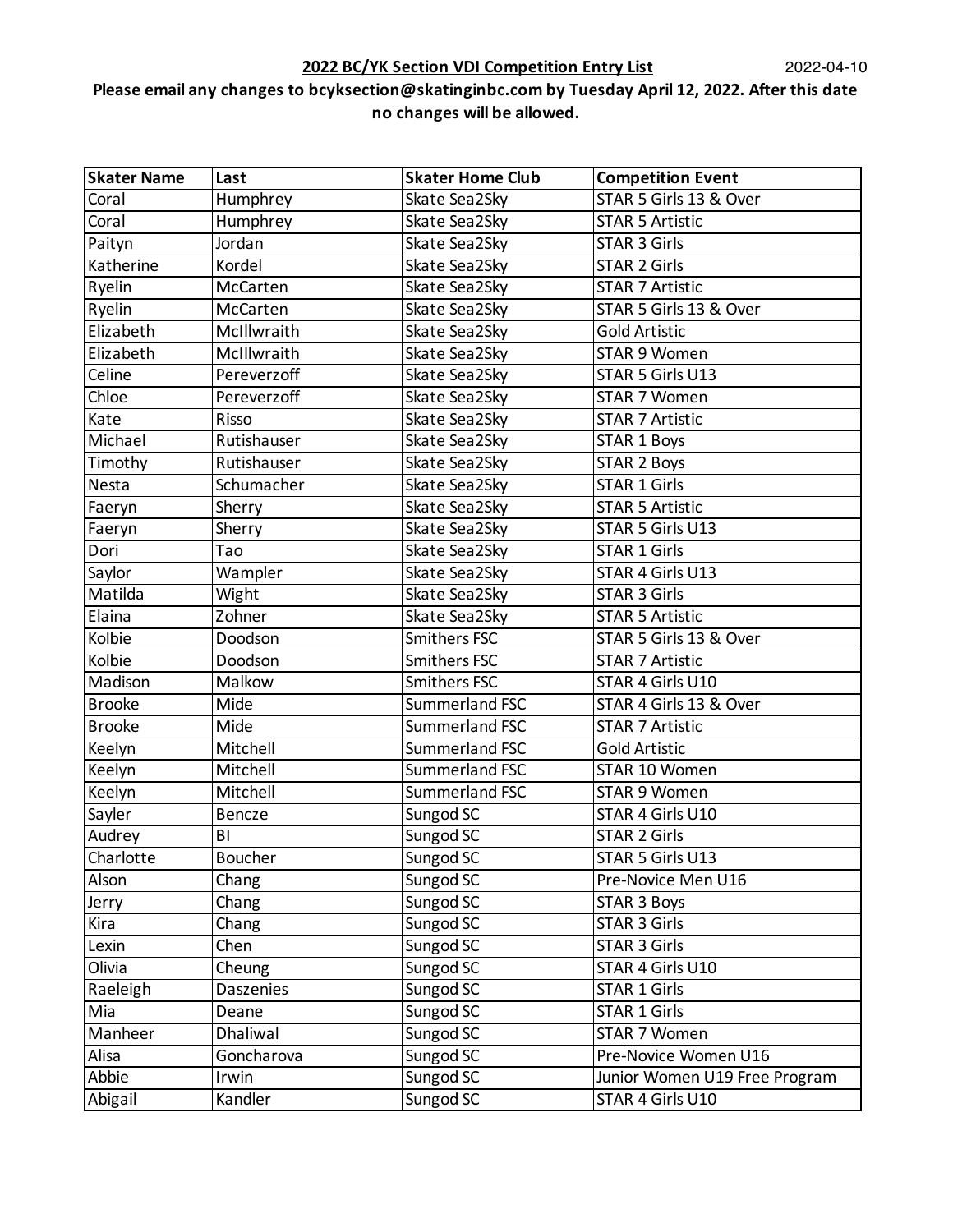| <b>Skater Name</b> | Last              | <b>Skater Home Club</b> | <b>Competition Event</b>       |
|--------------------|-------------------|-------------------------|--------------------------------|
| Phoebe             | Kao               | Sungod SC               | STAR 5 Girls U13               |
| Isabelle           | Liang             | Sungod SC               | <b>STAR 2 Girls</b>            |
| Naomi              | Liang             | Sungod SC               | <b>STAR 2 Girls</b>            |
| Madeline           | Lin               | Sungod SC               | STAR 4 Girls U10               |
| Cindy              | Liu               | Sungod SC               | <b>STAR 3 Girls</b>            |
| Young              | Liu               | Sungod SC               | <b>STAR 3 Boys</b>             |
| Ava                | Macedo            | Sungod SC               | STAR 5 Girls 13 & Over         |
| Julie              | Manner            | Sungod SC               | Novice Women U17 Free Program  |
| Julie              | Manner            | Sungod SC               | Novice Women U17 Short Program |
| Leila              | <b>McManus</b>    | Sungod SC               | Pre-Novice Women U16           |
| Japnoor            | Nagra             | Sungod SC               | STAR 4 Girls U13               |
| Taylor             | Perkins           | Sungod SC               | Pre-Novice Women U16           |
| Reese              | Perry-Whittingham | Sungod SC               | <b>STAR 2 Girls</b>            |
| Peyton             | Reid              | Sungod SC               | Pre-Novice Women U16           |
| Aubrey             | Sallinen          | Sungod SC               | STAR 5 Girls 13 & Over         |
| Lucia              | Sedgewick         | Sungod SC               | STAR 4 Girls U13               |
| Shyla              | Solberg           | Sungod SC               | <b>STAR 1 Girls</b>            |
| Elizabella         | Ung               | Sungod SC               | <b>STAR 3 Girls</b>            |
| Sarah              | Ung               | Sungod SC               | <b>STAR 3 Girls</b>            |
| Haley              | Urwin             | Sungod SC               | Pre-Novice Women U16           |
| Crystal            | Wong              | Sungod SC               | STAR 7 Women                   |
| Jonathan           | Wu                | Sungod SC               | Junior Men U19 Short Program   |
| April              | Yan               | Sungod SC               | <b>STAR 3 Girls</b>            |
| Bowen              | Yan               | Sungod SC               | Pre-Novice Men U16             |
| Eliana             | Yang              | Sungod SC               | STAR 4 Girls U10               |
| Kiara              | Bui               | Sunset FSC              | <b>STAR 3 Girls</b>            |
| Doreen             | Chang             | Sunset FSC              | STAR 10 Women                  |
| Sylvanna           | Chen              | Sunset FSC              | <b>STAR 3 Girls</b>            |
| Madelyn            | Fan               | Sunset FSC              | <b>STAR 2 Girls</b>            |
| Xi Yue             | Fang              | Sunset FSC              | STAR 6 Women                   |
| <b>Bella</b>       | Han               | Sunset FSC              | Novice Women U17 Short Program |
| <b>Bella</b>       | Han               | Sunset FSC              | Novice Women U17 Free Program  |
| Eunice             | Ho                | Sunset FSC              | <b>STAR 3 Girls</b>            |
| Miikka             | Ho                | Sunset FSC              | Junior Women U19 Short Program |
| Vanessa            | Ho                | Sunset FSC              | Junior Women U19 Free Program  |
| Vanessa            | Ho                | Sunset FSC              | Junior Women U19 Short Program |
| Evelyn             | Huang             | Sunset FSC              | <b>STAR 3 Girls</b>            |
| Amy                | Jia               | Sunset FSC              | <b>STAR 3 Girls</b>            |
| Anson              | Jia               | Sunset FSC              | <b>STAR 5 Boys</b>             |
| Yuanyuan           | Jia               | Sunset FSC              | Juvenile Women U12             |
| Cailyn             | Jin               | Sunset FSC              | <b>STAR 2 Girls</b>            |
| <b>TIFFANY</b>     | <b>KHOE</b>       | Sunset FSC              | STAR 5 Girls U10               |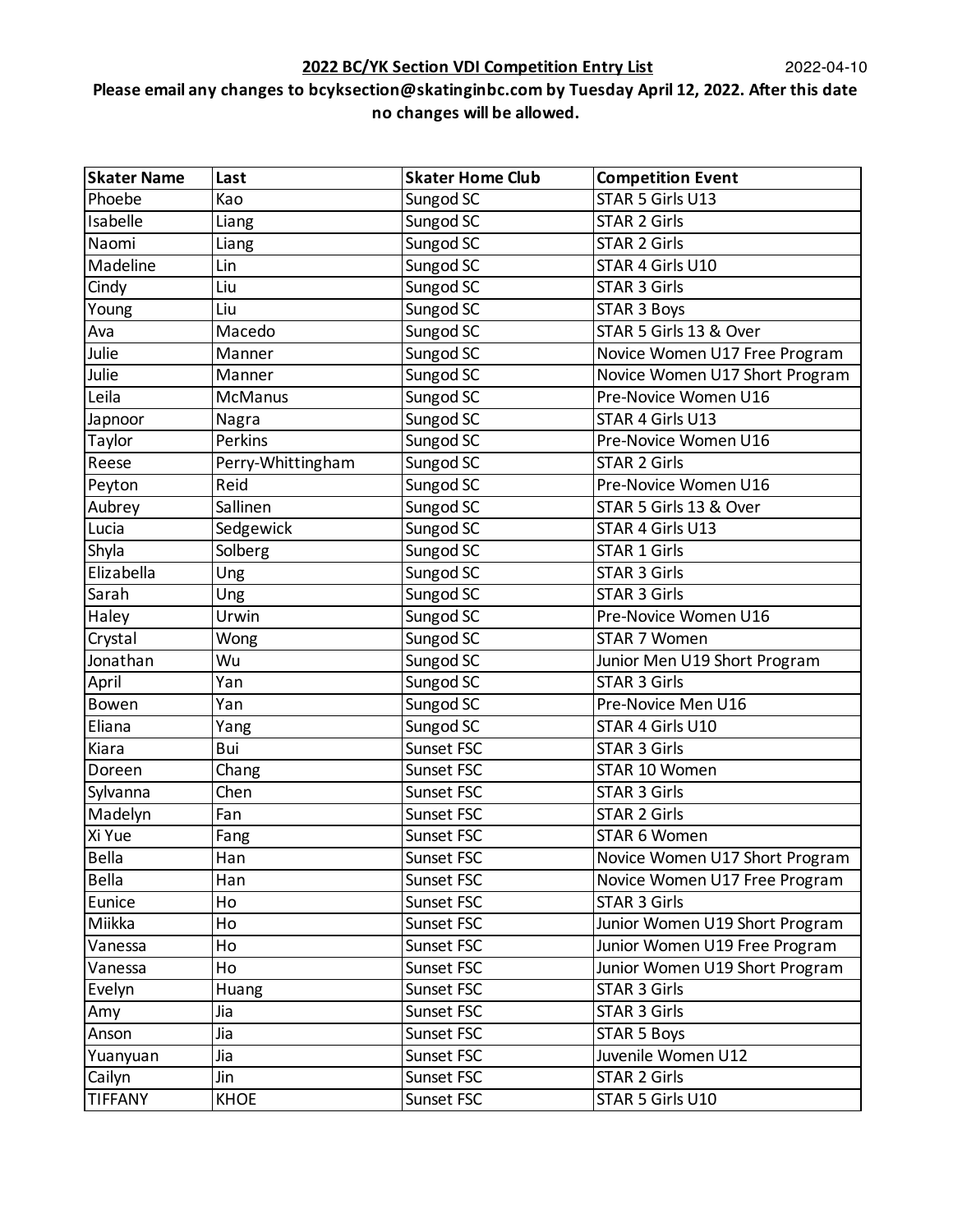#### **2022 BC/YK Section VDI Competition Entry List**

| <b>Skater Name</b> | Last            | <b>Skater Home Club</b> | <b>Competition Event</b> |
|--------------------|-----------------|-------------------------|--------------------------|
| Emily              | Kwong           | Sunset FSC              | Gold Women               |
| Ashley             | Lam             | Sunset FSC              | <b>STAR 2 Girls</b>      |
| Emma               | Lau             | Sunset FSC              | STAR 5 Girls U13         |
| Marcus             | Leung           | Sunset FSC              | <b>STAR 1 Boys</b>       |
| Natalie            | Leung           | Sunset FSC              | <b>STAR 3 Girls</b>      |
| Anthea             | Li              | Sunset FSC              | <b>STAR 2 Girls</b>      |
| Jacqueline         | Li              | Sunset FSC              | Pre-Juvenile Women U13   |
| Kevin              | Liu             | Sunset FSC              | <b>STAR 5 Boys</b>       |
| Olivia             | Liu             | Sunset FSC              | <b>STAR 3 Girls</b>      |
| Kandis             | Ng              | Sunset FSC              | Gold Women               |
| Kandis             | Ng              | Sunset FSC              | <b>STAR 9 Women</b>      |
| <b>Bara</b>        | Novakova        | Sunset FSC              | Pre-Juvenile Women U11   |
| Klara              | Novakova        | Sunset FSC              | STAR 6 Women             |
| Abigail            | Tham            | Sunset FSC              | STAR 6 Women             |
| Eleanor            | Uy              | Sunset FSC              | STAR 4 Girls U13         |
| Ashley             | Wang            | Sunset FSC              | <b>STAR 3 Girls</b>      |
| Amanda             | Wong            | Sunset FSC              | STAR 6 Women             |
| Hunter             | Wong            | Sunset FSC              | <b>STAR 2 Boys</b>       |
| <b>Bernice</b>     | Wu              | Sunset FSC              | <b>STAR 3 Girls</b>      |
| <b>EMMA</b>        | <b>XIE</b>      | Sunset FSC              | <b>STAR 3 Girls</b>      |
| Rachel             | Yeong           | Sunset FSC              | Pre-Novice Women U16     |
| Athena             | Yue             | Sunset FSC              | Gold Women               |
| Nicole             | Zhang           | Sunset FSC              | Pre-Novice Women U16     |
| Cynthia            | Zhu             | Sunset FSC              | STAR 6 Women             |
| Marti-Jayne        | <b>Hillis</b>   | Valleyview SC           | <b>STAR 3 Girls</b>      |
| Presley            | <b>Hillis</b>   | Valleyview SC           | <b>STAR 1 Girls</b>      |
| Brooklyn           | Leduc           | Valleyview SC           | STAR 4 Girls U13         |
| Brooklyn           | Leduc           | Valleyview SC           | <b>STAR 5 Artistic</b>   |
| <b>Desiree</b>     | Rebinsky        | Valleyview SC           | STAR 4 Girls 13 & Over   |
| Desiree            | Rebinsky        | Valleyview SC           | <b>STAR 5 Artistic</b>   |
| Sydnie             | Westran         | Valleyview SC           | STAR 4 Girls U10         |
| Sydnie             | Westran         | Valleyview SC           | <b>STAR 5 Artistic</b>   |
| Shailey            | Afshar Ahmadi   | Vancouver SC            | <b>STAR 2 Girls</b>      |
| Claudia            | Artis           | Vancouver SC            | STAR 4 Girls U13         |
| Melina             | <b>Bahernik</b> | Vancouver SC            | <b>STAR 2 Girls</b>      |
| melina             | chabada         | Vancouver SC            | <b>STAR 3 Girls</b>      |
| Mikaella           | Chok            | Vancouver SC            | <b>STAR 2 Girls</b>      |
| Julia              | Cusano          | Vancouver SC            | STAR 4 Girls U13         |
| Sharin             | Dalvandi        | Vancouver SC            | <b>STAR 3 Girls</b>      |
| Diana              | Eghbali         | Vancouver SC            | <b>STAR 2 Girls</b>      |
| Alysha             | Feng            | Vancouver SC            | <b>STAR 3 Girls</b>      |
| Katie              | Ferrier         | Vancouver SC            | STAR 4 Girls U13         |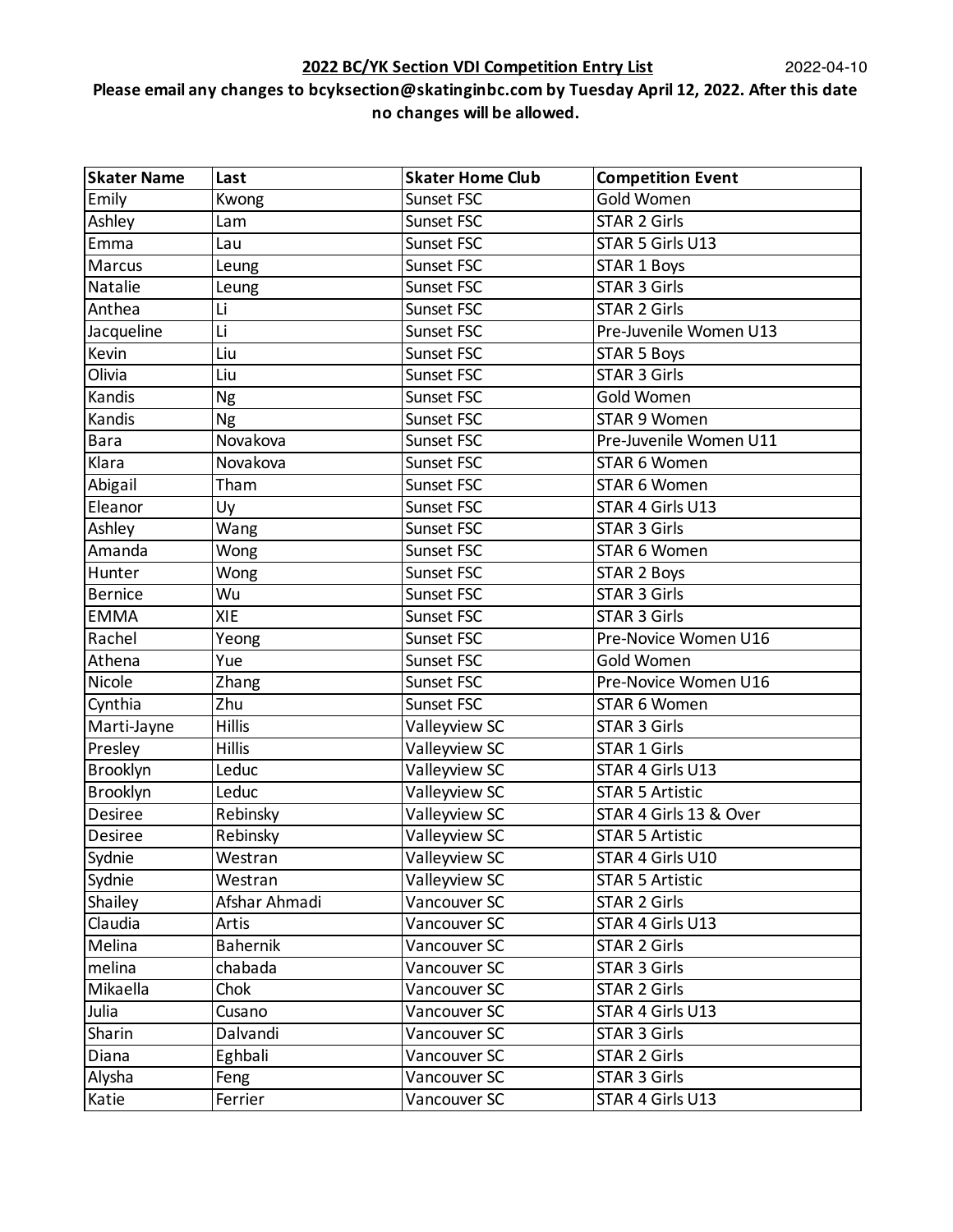| <b>Skater Name</b> | Last          | <b>Skater Home Club</b> | <b>Competition Event</b>       |
|--------------------|---------------|-------------------------|--------------------------------|
| Lauren             | Ferrier       | Vancouver SC            | STAR 5 Girls 13 & Over         |
| Rong               | Ge            | Vancouver SC            | STAR 5 Girls 13 & Over         |
| Allie              | Gillespie     | Vancouver SC            | <b>STAR 3 Girls</b>            |
| Kazumi             | Godo          | Vancouver SC            | <b>STAR 3 Girls</b>            |
| Hanna              | Gorse         | Vancouver SC            | <b>STAR 2 Girls</b>            |
| Maya               | Gorse         | Vancouver SC            | STAR 5 Girls U10               |
| Ava                | Green         | Vancouver SC            | <b>STAR 3 Girls</b>            |
| Elaine             | Han           | Vancouver SC            | <b>STAR 2 Girls</b>            |
| Nicole             | Heaman        | Vancouver SC            | STAR 10 Women                  |
| Madison            | Ho            | Vancouver SC            | STAR 5 Girls U10               |
| Ariel              | Kuiack        | Vancouver SC            | Pre-Novice Women U16           |
| Maysen             | Leclerc       | Vancouver SC            | <b>STAR 3 Girls</b>            |
| Josephine          | Leduc         | Vancouver SC            | STAR 5 Girls 13 & Over         |
| April              | Leslie        | Vancouver SC            | STAR 6 Women                   |
| Annabel            | Li            | Vancouver SC            | STAR 10 Women                  |
| Hannah             | Mick          | Vancouver SC            | STAR 5 Girls U13               |
| Nyah               | Mundi         | Vancouver SC            | <b>STAR 3 Girls</b>            |
| Parniyan           | Namazi Fard   | Vancouver SC            | STAR 5 Girls 13 & Over         |
| Roxana             | Naseri        | Vancouver SC            | <b>STAR 2 Girls</b>            |
| Chloe              | Pang          | Vancouver SC            | STAR 6 Women                   |
| Hannah             | Park          | Vancouver SC            | STAR 6 Women                   |
| Anna               | Riley         | Vancouver SC            | Pre-Juvenile Women U11         |
| Jack               | Riley         | Vancouver SC            | <b>STAR 5 Boys</b>             |
| Aleksandra         | Semchuk       | Vancouver SC            | STAR 6 Women                   |
| Maia               | Slavicky      | Vancouver SC            | STAR 8 Women                   |
| Isla               | <b>Spires</b> | Vancouver SC            | <b>STAR 3 Girls</b>            |
| Malia              | <b>Stuart</b> | Vancouver SC            | Pre-Novice Women U16           |
| Amelia             | Swords        | Vancouver SC            | <b>STAR 3 Girls</b>            |
| Molly              | Swords        | Vancouver SC            | STAR 6 Women                   |
| aliya              | Wang          | Vancouver SC            | <b>STAR 2 Girls</b>            |
| Charlotte          | Wilkinson     | Vancouver SC            | Junior Women U19 Free Program  |
| Charlotte          | Wilkinson     | Vancouver SC            | Junior Women U19 Short Program |
| Carina             | Zhang         | Vancouver SC            | <b>STAR 2 Girls</b>            |
| Bella              | Zhao          | Vancouver SC            | STAR 6 Women                   |
| Ethan              | Adanac        | Whistler SC             | <b>STAR 5 Boys</b>             |
| Danielle           | Bagnall       | Whistler SC             | STAR 4 Girls U13               |
| Rachel             | <b>Burns</b>  | Whistler SC             | <b>STAR 3 Girls</b>            |
| Hallie             | Clarke        | Whistler SC             | STAR 4 Girls U13               |
| Sophia             | Emm           | Whistler SC             | STAR 4 Girls U10               |
| Ave                | Florio        | Whistler SC             | STAR 4 Girls U13               |
| Isla               | Florio        | Whistler SC             | <b>STAR 3 Girls</b>            |
| laura              | hallisey      | Whistler SC             | <b>STAR 3 Girls</b>            |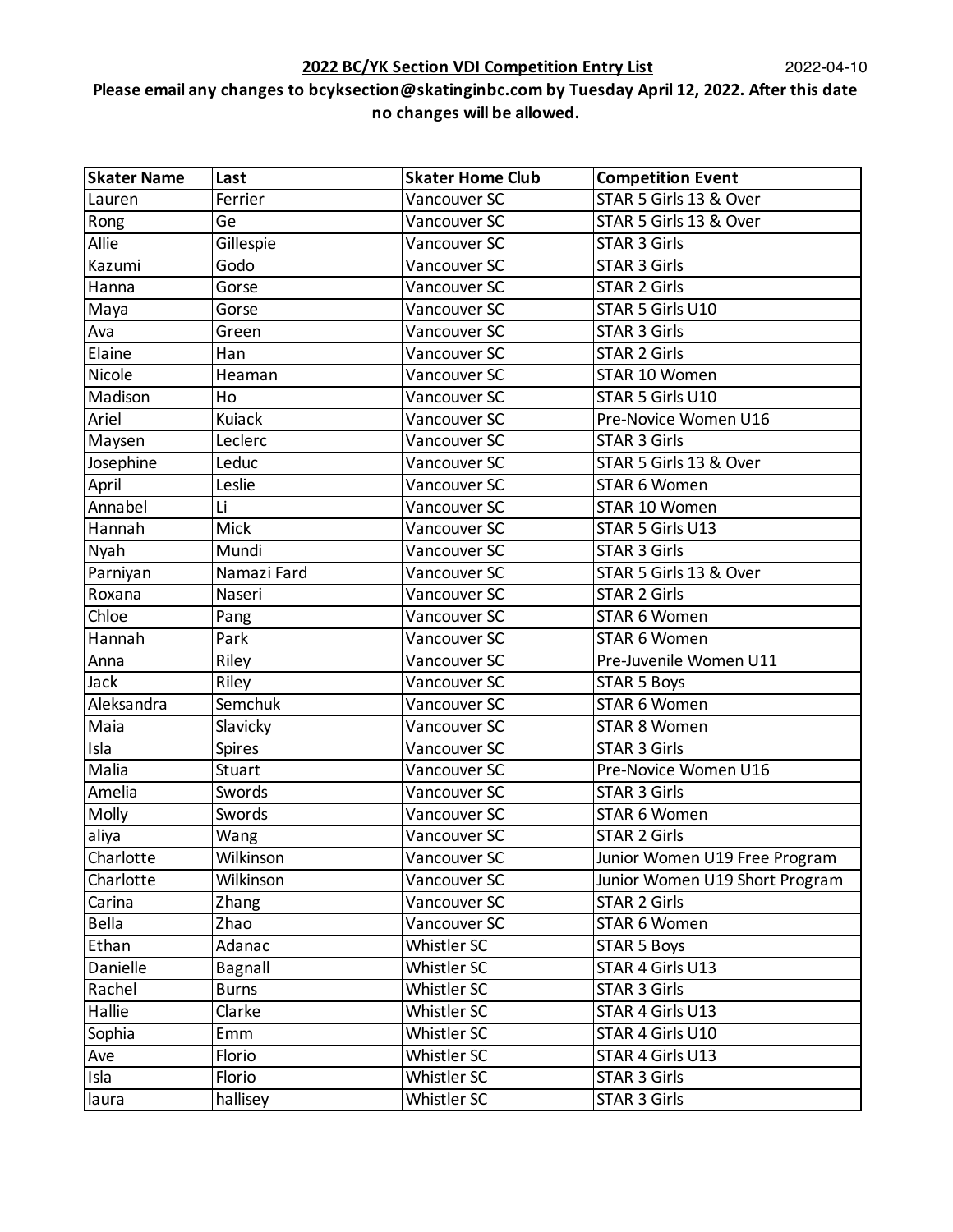### **2022 BC/YK Section VDI Competition Entry List**

| <b>Skater Name</b> | Last           | <b>Skater Home Club</b> | <b>Competition Event</b> |
|--------------------|----------------|-------------------------|--------------------------|
| Maggie             | Hertz          | Whistler SC             | STAR 4 Girls U10         |
| Moka               | Higashi        | Whistler SC             | Pre-Juvenile Women U13   |
| Nina               | Laferriere     | Whistler SC             | STAR 4 Girls U13         |
| Frances            | Lowry          | Whistler SC             | <b>STAR 3 Girls</b>      |
| Nana               | Matsunaga      | Whistler SC             | Juvenile Women U15       |
| Gwendolyn          | <b>Spires</b>  | Whistler SC             | <b>STAR 3 Girls</b>      |
| Chloe              | Auras          | <b>WRSSSC</b>           | <b>STAR 1 Girls</b>      |
| Nitalia            | Bai            | <b>WRSSSC</b>           | STAR 4 Girls 13 & Over   |
| Madison            | Bentley        | <b>WRSSSC</b>           | <b>STAR 9 Artistic</b>   |
| Marley             | <b>Bridger</b> | <b>WRSSSC</b>           | STAR 5 Girls 13 & Over   |
| Marley             | <b>Bridger</b> | <b>WRSSSC</b>           | <b>STAR 7 Artistic</b>   |
| Jewel              | Dahl           | <b>WRSSSC</b>           | <b>STAR 3 Girls</b>      |
| Jewel              | Dahl           | <b>WRSSSC</b>           | STAR 5 Girls U13         |
| Yoon               | Dokgo          | <b>WRSSSC</b>           | <b>STAR 5 Artistic</b>   |
| Rachel             | Erceg          | <b>WRSSSC</b>           | Juvenile Women U15       |
| Rachel             | Erceg          | <b>WRSSSC</b>           | STAR 7 Women             |
| Willow             | Fack           | <b>WRSSSC</b>           | <b>STAR 1 Girls</b>      |
| Ceili              | Fitzgerald     | <b>WRSSSC</b>           | <b>STAR 2 Girls</b>      |
| Junu               | Gim            | <b>WRSSSC</b>           | Pre-Novice Men U16       |
| Jia Lu             | Hai            | <b>WRSSSC</b>           | Pre-Juvenile Women U11   |
| Jia Lu             | Hai            | <b>WRSSSC</b>           | <b>STAR 7 Artistic</b>   |
| Jia Lu             | Hai            | <b>WRSSSC</b>           | STAR 7 Women             |
| Alice              | Han            | <b>WRSSSC</b>           | <b>STAR 2 Girls</b>      |
| Grace              | Han            | <b>WRSSSC</b>           | <b>STAR 5 Artistic</b>   |
| Grace              | Han            | <b>WRSSSC</b>           | STAR 5 Girls U13         |
| Caiden             | Henderson      | <b>WRSSSC</b>           | <b>STAR 5 Boys</b>       |
| Paige              | Henderson      | <b>WRSSSC</b>           | <b>STAR 2 Girls</b>      |
| Ashley             | Kelly          | <b>WRSSSC</b>           | <b>STAR 2 Girls</b>      |
| Jolie              | Lai            | <b>WRSSSC</b>           | <b>STAR 3 Girls</b>      |
| Sophia             | Lee            | <b>WRSSSC</b>           | STAR 5 Girls U13         |
| Sophia             | Lee            | <b>WRSSSC</b>           | <b>STAR 7 Artistic</b>   |
| Sophia             | Lee            | <b>WRSSSC</b>           | <b>STAR 7 Women</b>      |
| Angela             | Li             | <b>WRSSSC</b>           | <b>STAR 2 Girls</b>      |
| Annie              | li             | <b>WRSSSC</b>           | <b>STAR 3 Girls</b>      |
| Cindy              | Li             | <b>WRSSSC</b>           | <b>STAR 5 Artistic</b>   |
| Emily              | Li             | <b>WRSSSC</b>           | <b>STAR 2 Girls</b>      |
| Sophia             | Li             | <b>WRSSSC</b>           | <b>STAR 1 Girls</b>      |
| jiayi              | Liang          | <b>WRSSSC</b>           | STAR 1 Girls             |
| Dora               | Liu            | <b>WRSSSC</b>           | <b>STAR 8 Women</b>      |
| Madeleine          | McCrank        | <b>WRSSSC</b>           | <b>STAR 9 Artistic</b>   |
| Madeleine          | McCrank        | <b>WRSSSC</b>           | STAR 5 Girls 13 & Over   |
| Annabella          | McLean         | <b>WRSSSC</b>           | <b>STAR 2 Girls</b>      |